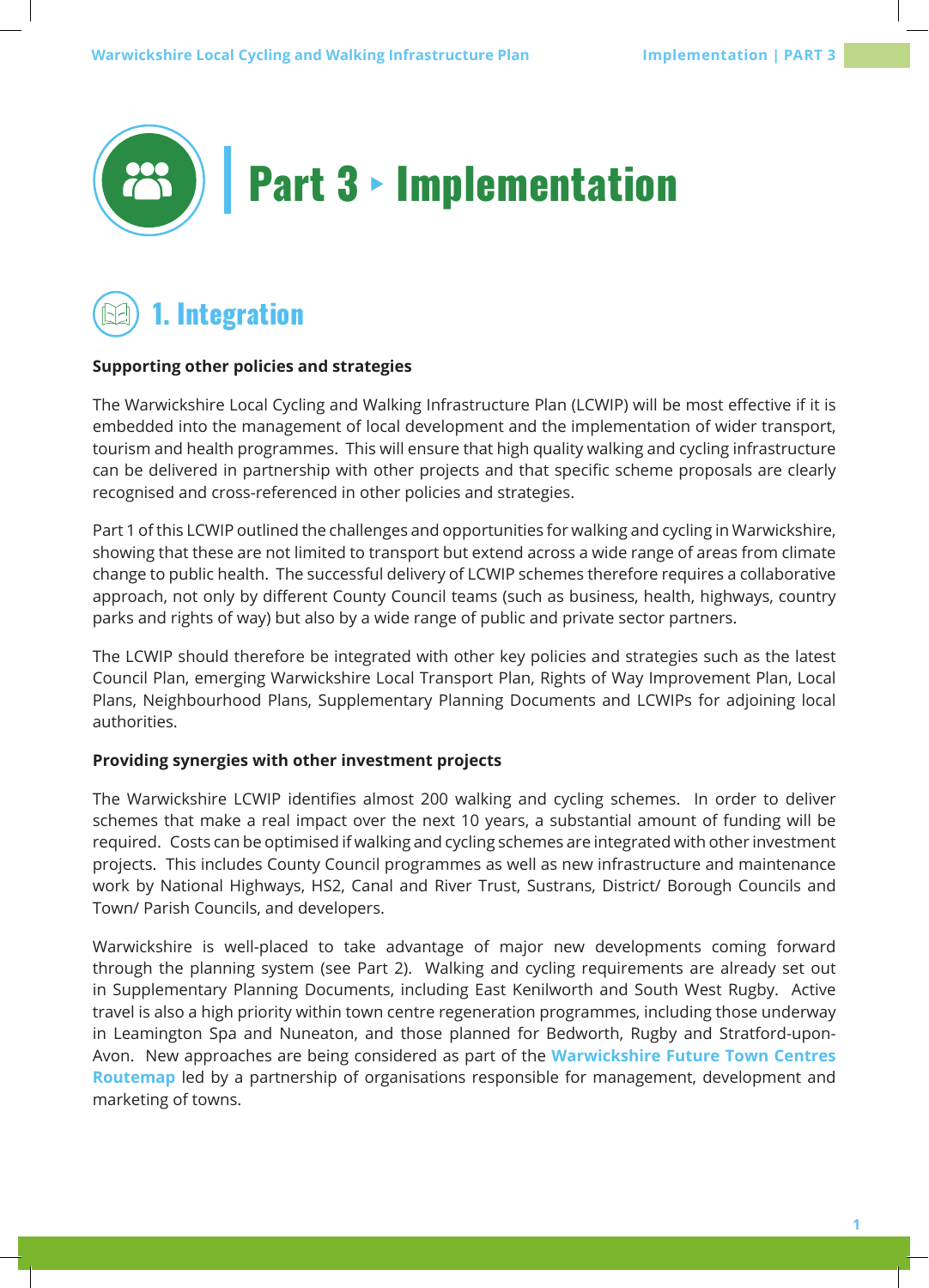

## **Background**

The 2018 Warwickshire Task and Finish Group on Cycling Infrastructure established a simple methodology to generate an interim prioritised list of schemes. The methodology was based on the Department for Transport's **LCWIP guidance**. For consistency, the same methodology has been applied to the latest long list of cycling schemes; comprising the previous interim list from the Task and Finish Group, additional suggestions by area cycle forums, local residents (**Commonplace comments**) and Sustrans, and locations identified from other evidence gathering (see Part 2).

There is an overlap with walking schemes where these form part of combined walking and cycling routes. However, prioritisation has not been undertaken separately for core walking zones because there is currently insufficient detailed information available for assessment. Further work (including school site audits and/or area-wide walking audits) is required to identify the types of measures required in these areas.

The purpose of the prioritisation is to inform a future delivery programme led by Warwickshire County Council, and this builds on the work of the 2018 Task and Finish Group which identified high priority schemes, many of which are now being delivered. Potential schemes controlled by third parties (including developers and organisations such as Sustrans, Canal and River Trust and HS2) and programmed schemes were not included in the prioritisation scoring, although they are shown in Tables 1 to 5 for completeness. All schemes which were previously scored for the Task and Finish Group have been re-assessed (unless already programmed).

#### **Methodology**

Each potential scheme was assessed against the following four overall criteria:

#### **1. Effectiveness**

- **•** Potential to increase cycling trips (including travel demand for short trips and propensity to cycle – see LCWIP Part 2)
- **•** Size of population who directly benefit from new infrastructure
- **•** Degree of deficiency of the existing infrastructure
- **•** Contribution of the scheme to overall network development
- **•** Improvement in road safety
- **•** Air quality impact
- **•** Integration with other schemes
- **2. Policy**
- **•** Delivery against policy objectives, national and local (see **Council Plan 2022-2027** including improvements to health and inclusion, economic development, safety and sustainability, and responding to climate change
- **•** Importance of the intervention for particular target user groups, for example people without access to car or with higher levels of poor health
- **•** Priority/ importance of intervention as defined through engagement process (see LCWIP Part 2)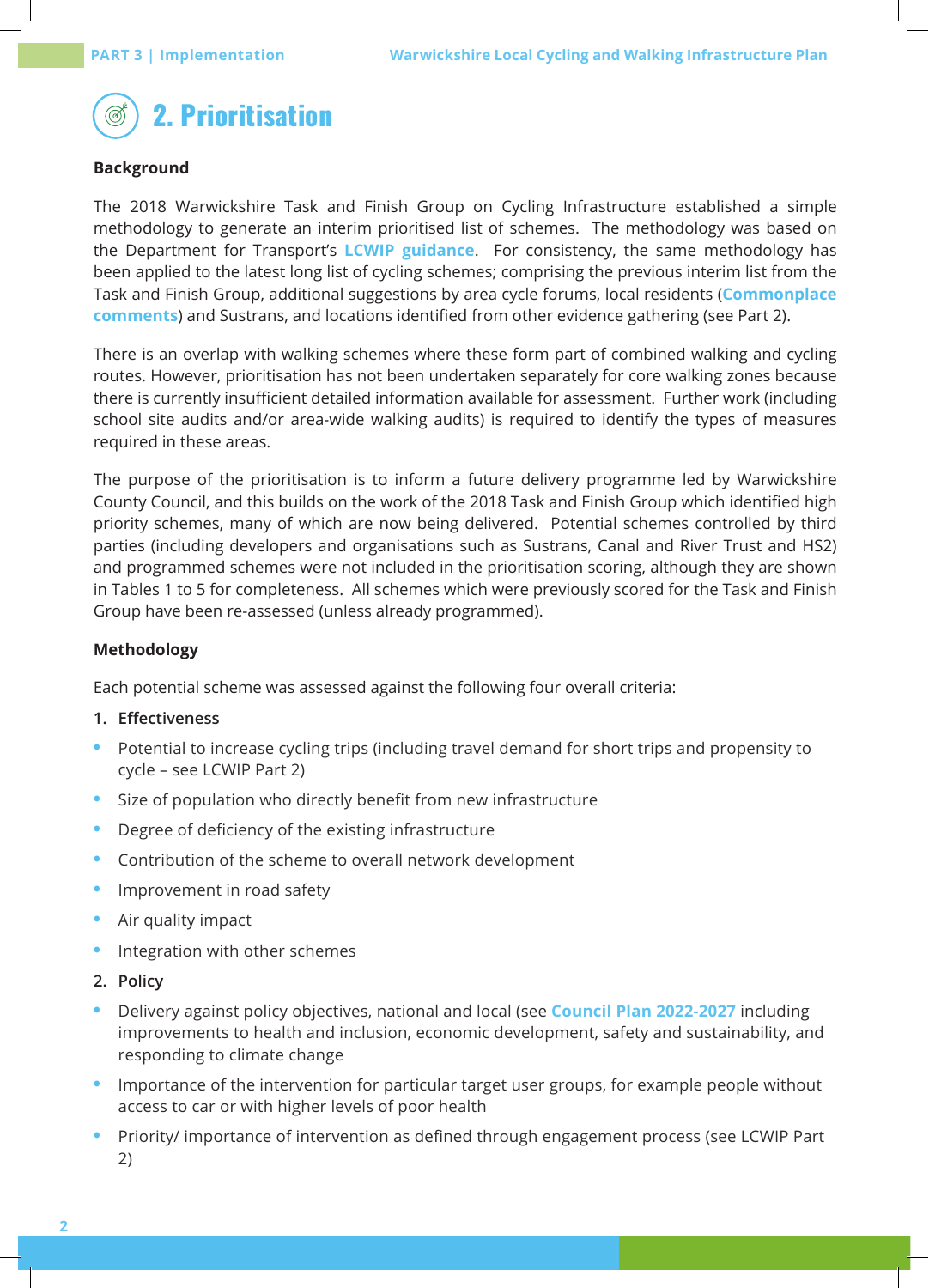## **3. Deliverability (\*not scheme cost)**

- **•** Scheme feasibility / deliverability (of providing a high quality, attractive cycle facility in line with latest design standards, particularly LTN1/20) including consideration of land within County Council ownership and existing feasibility/ design work
- **•** Public acceptability
- **•** Dependency on other schemes
- **•** Environmental constraints
- **4. Economic (\*not scheme cost)**
- **•** Funding already secured, for example developer or partner contributions
- **•** Potential to attract external funding

Scheme cost was not included within the criteria to avoid this influencing the priority of the scheme. The schemes on the list vary considerably in terms of scale and length of new infrastructure: whilst some schemes may have a high cost, it is likely that they will also have a high benefit in terms of increasing levels of cycling and therefore the greatest return on investment.

Experience from elsewhere in the UK shows that investment in major cycling infrastructure projects has the biggest impact in terms of generating a step-change in cycling levels and all the health, economic and environmental benefits that this brings. Large-scale infrastructure schemes may also have the greatest potential to attract external funding. However, value for money will be considered as part of business case development and funding bids.

Each criteria was awarded a score of 0 – 5 based on the following scoring system:

- 5: Excellent fit to criteria
- 4: Meets criteria well, but some minor concerns
- 3: Meets criteria adequately; matches criteria in some areas, but concerns over some aspects of the scheme.
- 2: Meets criteria less than adequately; does not match criteria in key areas.
- 1: Meets criteria poorly; fails to match criteria.
- 0: Does not meet the criteria

Due to the sheer number of schemes identified, it was necessary to use estimates and judgement where data was not readily available.

The resulting scores were added up and each scheme prioritised as:

- **•** Very high (scores of 15 or higher)
- **•** High (13-14)
- **•** Medium (9-12)
- **•** Low (scores of 8 or less)

It is noted that this scoring system should guide but not dictate the development of the LCWIP cycle infrastructure delivery programme. Some flexibility is needed to take into account wider factors, for example should an external funding opportunity arise, it would be necessary to tailor schemes to meet the specific funding criteria.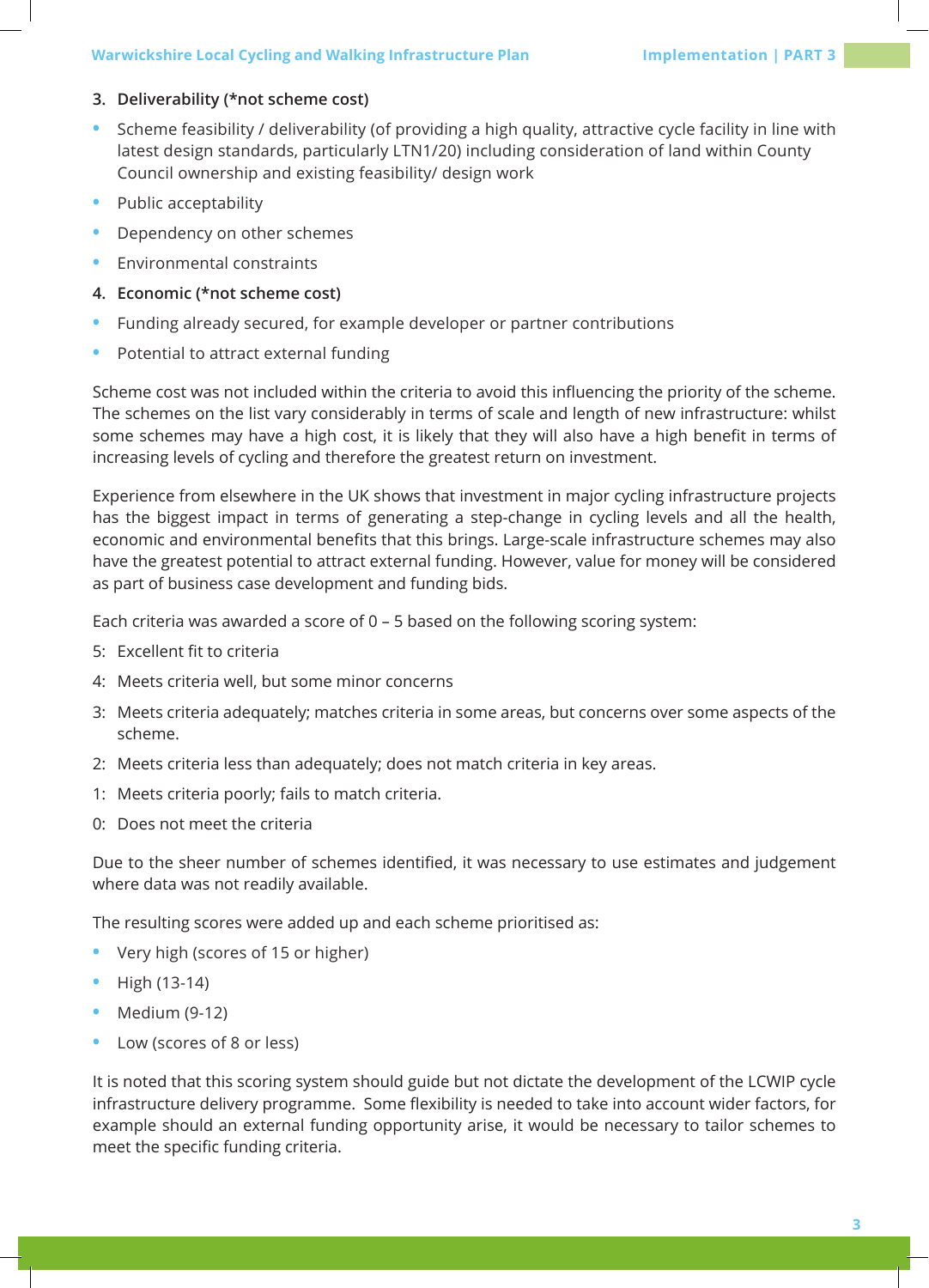## **Cycling scheme priorities by district/ borough**

*Table 1: Cycling schemes in North Warwickshire in order of priority*

*(NB Polesworth locations include Dordon, Birch Coppice and Alvecote; Coleshill locations include Water Orton, Curdworth and Kingsbury)*

*Please refer to Part 2, Figures NW17-NW24 for network plans and Tables NW7-NW10 for route types.*

| <b>Ref</b>      | <b>Scheme</b>                                                                              | <b>Location</b> | Effectiveness  | Policy         | Deliverability | Economic       | SCORE | <b>Priority</b>                         |
|-----------------|--------------------------------------------------------------------------------------------|-----------------|----------------|----------------|----------------|----------------|-------|-----------------------------------------|
|                 | <b>Programmed schemes</b>                                                                  |                 |                |                |                |                |       |                                         |
|                 | B4114 Birmingham Road<br>(Coleshill - Kingshurst)                                          | Coleshill       |                |                |                |                |       | In current<br>programme                 |
|                 | <b>Potential 3rd party schemes</b>                                                         |                 |                |                |                |                |       |                                         |
| A08             | A5 Watling Street (Atherstone/<br>Mancetter - A444 Weddington<br>Lane, Caldecote)          | Atherstone      |                |                |                |                |       | <b>Potential (National</b><br>Highways) |
| <b>P08</b>      | A5 Watling Street (M42<br>Junction 10)                                                     | Polesworth      |                |                |                |                |       | <b>Potential (National</b><br>Highways) |
| P10             | A5 Watling Street (Birch<br>Coppice - Dordon - Grendon)                                    | Polesworth      |                |                |                |                |       | <b>Potential (National</b><br>Highways) |
| P11             | A5 Watling Street (Grendon to<br>Holly Lane)                                               | Polesworth      |                |                |                |                |       | <b>Potential (National</b><br>Highways) |
| A01             | Atherstone developments                                                                    | Atherstone      |                |                |                |                |       | Potential<br>(Developer)                |
| <b>P01</b>      | Alvecote development                                                                       | Polesworth      |                |                |                |                |       | Potential<br>(Developer)                |
| P04             | Polesworth developments                                                                    | Polesworth      |                |                |                |                |       | Potential<br>(Developer)                |
| P09             | Path (A5 Watling Street -<br>Tamworth Logistics Park)                                      | Polesworth      |                |                |                |                |       | Potential<br>(Developer)                |
|                 | <b>Prioritised potential schemes</b>                                                       |                 |                |                |                |                |       |                                         |
| C12             | Coleshill Heath Road (Coleshill<br>- Birmingham / UK Central/<br>HS2 Interchange)          | Coleshill       | 5              | 5              | $\overline{3}$ | 3              | 16    | Very high                               |
| CO <sub>1</sub> | Water Orton Lane (Water<br>Orton - Minworth)                                               | Coleshill       | $\overline{4}$ | 5              | $\overline{3}$ | $\overline{3}$ | 15    | Very high                               |
| CO <sub>2</sub> | B4118 Water Orton Rd/<br>Birmingham Road (Water<br>Orton - Birmingham/ Castle<br>Bromwich) | Coleshill       | $\overline{4}$ | 5              | $\overline{3}$ | $\mathcal{E}$  | 15    | Very high                               |
| CO <sub>3</sub> | B4117 Watton Lane (Water<br>Orton - Coleshill)w                                            | Coleshill       | $\overline{4}$ | $\overline{4}$ | $\overline{4}$ | $\mathcal{E}$  | 15    | Very high                               |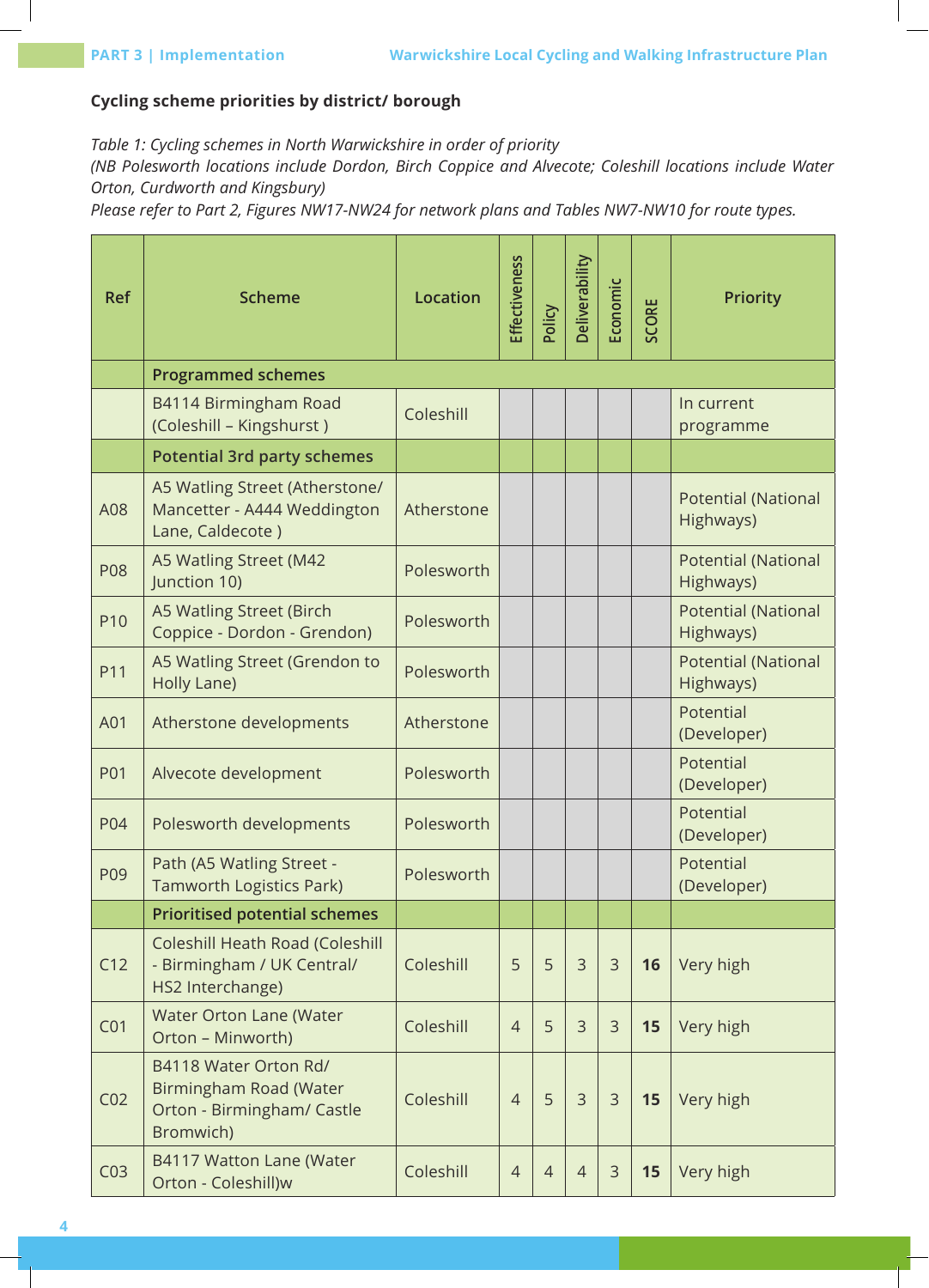## **Warwickshire Local Cycling and Walking Infrastructure Plan Marwickshire Local Cycling and Walking Infrastructure Plan Margin Strumper Annual PART 3**

| <b>Ref</b>      | <b>Scheme</b>                                                                        | <b>Location</b>         | Effectiveness  | Policy         | Deliverability | Economic       | SCORE | <b>Priority</b> |
|-----------------|--------------------------------------------------------------------------------------|-------------------------|----------------|----------------|----------------|----------------|-------|-----------------|
|                 | <b>Prioritised potential schemes</b>                                                 |                         |                |                |                |                |       |                 |
| P03             | Bridleway and Green Lane (A5<br>Birch Coppice - Birchmoor -<br>Stonydelph)           | Polesworth              | 5              | $\overline{4}$ | 3              | $\mathsf{3}$   | 15    | Very high       |
| A02             | Coventry Canal (Atherstone to<br>Whittington)                                        | Atherstone              | $\overline{4}$ | $\overline{4}$ | 3              | $\mathsf{3}$   | 14    | High            |
| CO <sub>7</sub> | Gorsey Lane, Coleshill                                                               | Coleshill               | 5              | 5              | $\overline{2}$ | $\overline{2}$ | 14    | High            |
| A06             | Path and Friary Road (A5<br>footbridge link to Ratcliffe<br>Road and Sheepy Road)    | Atherstone              | $\overline{4}$ | $\overline{4}$ | 3              | $\overline{2}$ | 13    | High            |
| CO <sub>5</sub> | Church Lane/ Haunch Lane<br>(Hams Hall - Kingsbury via Lea<br>Marston)               | Coleshill               | $\overline{4}$ | $\overline{4}$ | 3              | $\overline{2}$ | 13    | High            |
| CO8             | <b>Station Road, Coleshill</b><br>(River Cole bridge - Coleshill<br>Parkway)         | Coleshill               | $\overline{4}$ | $\overline{4}$ | 3              | $\overline{2}$ | 13    | High            |
| CO <sub>9</sub> | A446 Stonebridge Road (Gilson<br>Road to Coleshill Heath Road)                       | Coleshill               | $\overline{4}$ | 3              | $\overline{3}$ | $\overline{3}$ | 13    | High            |
| A07             | Path (A5 footbridge link: TQEA<br>to Carlyon Road Industrial<br>Estate)              | Atherstone              | $\overline{4}$ | $\overline{4}$ | $\overline{2}$ | $\overline{2}$ | 12    | Medium          |
| <b>P05</b>      | St Helena Road/ Dordon Hall<br>Lane (Polesworth - Grendon)                           | Polesworth              | 3              | 3              | 3              | 3              | 12    | Medium          |
| P06             | Church Road/ Dunns Lane,<br>Dordon                                                   | Polesworth              | 3              | $\overline{3}$ | 3              | $\overline{3}$ | 12    | Medium          |
| A03             | Atherstone town links<br>(Gypsy Lane, Rowlands Way,<br>Whittington Lane, Holly Lane) | Atherstone              | $\mathsf{3}$   | $\overline{3}$ | 3              | $\overline{2}$ | 11    | Medium          |
| A04             | Atherstone town links (Sheepy<br>Road)                                               | Atherstone              | 3              | $\overline{3}$ | 3              | $\overline{2}$ | 11    | Medium          |
| A05             | Atherstone town links<br>(Ratcliffe Road)                                            | Atherstone              | 3              | $\overline{3}$ | 3              | $\overline{2}$ | 11    | Medium          |
| CO <sub>4</sub> | A51 Coventry Road, Kingsbury                                                         | Coleshill               | 3              | 3              | $\overline{3}$ | $\overline{2}$ | 11    | Medium          |
| P07             | Path (A5 Birch Coppice<br>junction - Browns Lane)                                    | Polesworth              | 3              | $\overline{4}$ | $\overline{2}$ | $\overline{2}$ | 11    | Medium          |
| <b>X01</b>      | Coventry Canal (Polesworth -<br><b>Pooley Country Park)</b>                          | County<br>leisure route | 3              | 3              | 3              | $\overline{2}$ | 11    | Medium          |
| X02             | <b>Birmingham and Fazeley Canal</b><br>(Wiggins Hill to Fazeley)                     | County<br>leisure route | 3              | 3              | 3              | $\overline{2}$ | 11    | Medium          |
| C <sub>06</sub> | Fishery Lane (Coleshill -<br><b>Whitacre Heath)</b>                                  | Coleshill               | 3              | 3              | $\overline{2}$ | $\overline{2}$ | 10    | Medium          |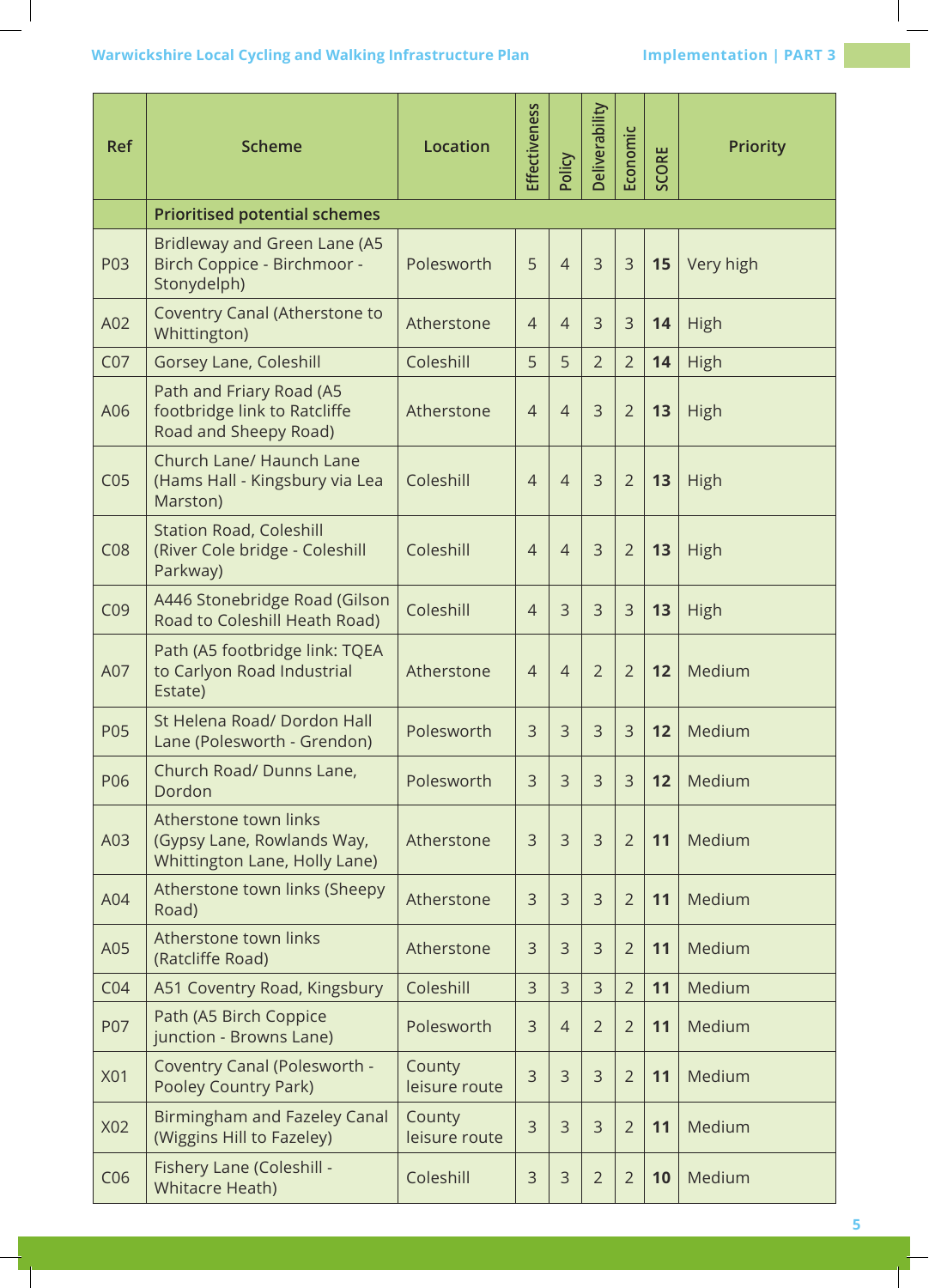| <b>Ref</b> | <b>Scheme</b>                                                                          | Location                | Effectiveness  | Policy         | Deliverability          | Economic       | <b>CORE</b> | <b>Priority</b> |
|------------|----------------------------------------------------------------------------------------|-------------------------|----------------|----------------|-------------------------|----------------|-------------|-----------------|
| C10        | Coleshill town north-south<br>spine (Stonebridge Road,<br>Wingfield Road, High Street) | Coleshill               | 3              | $\overline{4}$ | $\mathbf{1}$            | $\overline{2}$ | 10          | Medium          |
| P02        | Polesworth and Dordon north-<br>south links                                            | Polesworth              | $\overline{2}$ | $\overline{4}$ | $\overline{2}$          | $\overline{2}$ | 10          | Medium          |
| C11        | Green Lane (Coleshill to<br>Birmingham / UK Central)                                   | Coleshill               | $\overline{3}$ | $\overline{3}$ | $\mathbf{1}$            | $\overline{2}$ | 9           | Medium          |
| X03        | River Tame Greenway (Water<br>Orton - Hams Hall)                                       | County<br>leisure route | $\overline{2}$ | $\overline{2}$ | $\overline{\mathbf{1}}$ | $\overline{2}$ | 7           | Low             |
| <b>X04</b> | River Cole Greenway (Coleshill<br>- North Solihull)                                    | County<br>leisure route | $\overline{2}$ | $\overline{2}$ | 1                       | $\overline{2}$ | 7           | Low             |

*Table 2: Cycling schemes in Nuneaton and Bedworth in order of priority Please refer to Part 2, Figures NB17-NB20 for network plans and Tables NB6-NB7 for route types.*

| <b>Ref</b> | <b>Scheme</b>                                                        | <b>Location</b> | Effectiveness | Policy | <b>Deliverability</b> | Economic | SCORE | <b>Priority</b>          |
|------------|----------------------------------------------------------------------|-----------------|---------------|--------|-----------------------|----------|-------|--------------------------|
|            | <b>Programmed schemes</b>                                            |                 |               |        |                       |          |       |                          |
|            | B4113 Coventry Road<br>(Bermuda - Bedworth)                          | <b>Bedworth</b> |               |        |                       |          |       | In current<br>programme  |
|            | B4113 Coventry Road parallel<br>route (Bedworth - Exhall)            | <b>Bedworth</b> |               |        |                       |          |       | In current<br>programme  |
|            | <b>Wilsons Lane/ Woodshires</b><br>Road (Exhall - Longford)          | <b>Bedworth</b> |               |        |                       |          |       | In current<br>programme  |
|            | A444 Weddington Road south<br>(Town centre - Change Brook)           | Nuneaton        |               |        |                       |          |       | In current<br>programme  |
|            | A47 Hinckley Rd (Nuneaton -<br>Hinckley: western phase)              | Nuneaton        |               |        |                       |          |       | In current<br>programme  |
|            | <b>A47 The Long Shoot</b><br>(Nuneaton - Hinckley:<br>eastern phase) | Nuneaton        |               |        |                       |          |       | In current<br>programme  |
|            | West Nuneaton - Bermuda via<br>Bermuda Road                          | Nuneaton        |               |        |                       |          |       | In current<br>programme  |
|            | <b>Potential 3rd party schemes</b>                                   |                 |               |        |                       |          |       |                          |
| <b>B10</b> | Sowe Meadows (Wilsons Lane<br>- Woodshires Green)                    | <b>Bedworth</b> |               |        |                       |          |       | Potential<br>(developer) |
| <b>N13</b> | North Nuneaton, Top Farm<br>development                              | Nuneaton        |               |        |                       |          |       | Potential<br>(developer) |

**6**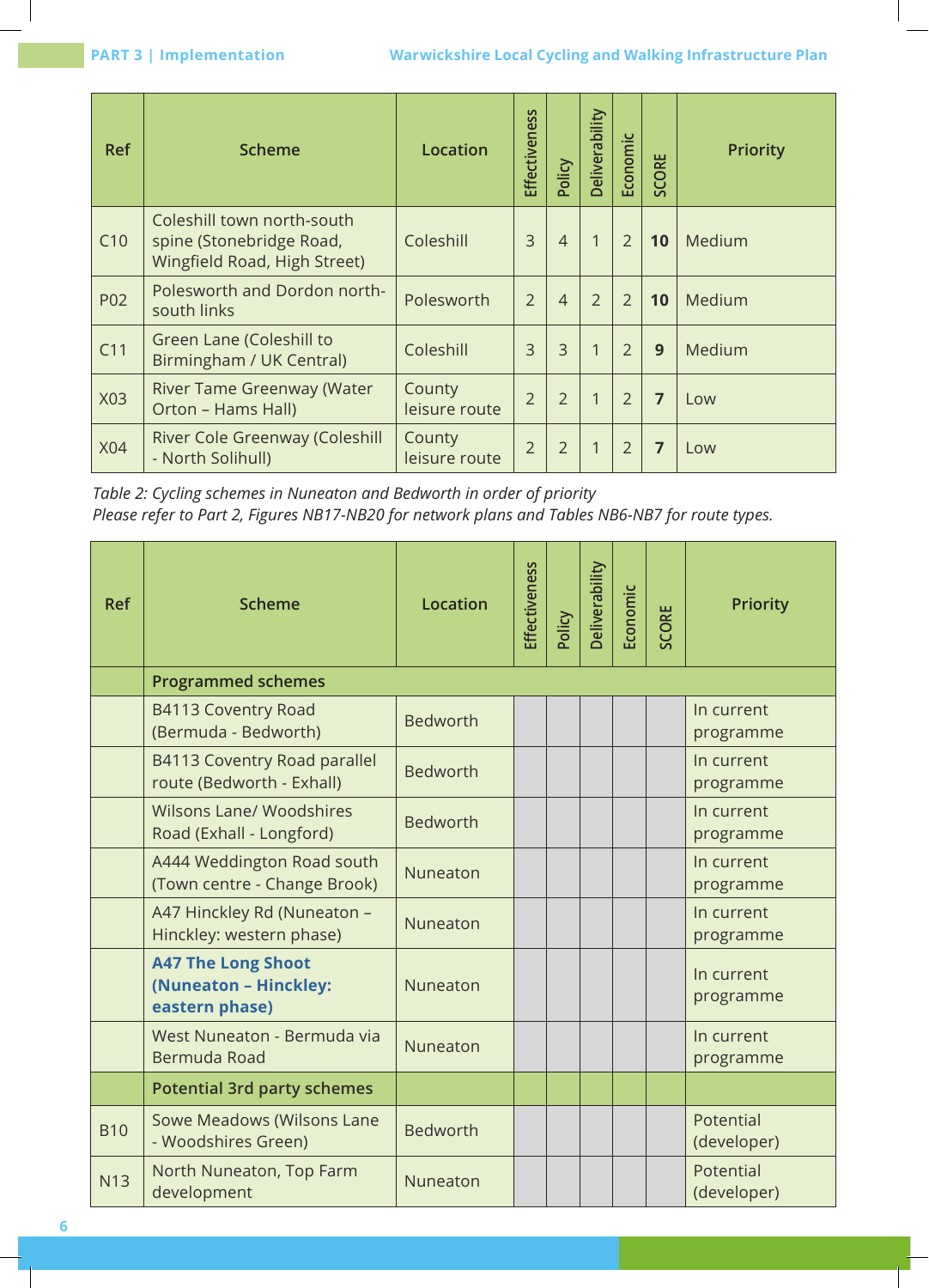| <b>Ref</b> | <b>Scheme</b>                                                                                                   | <b>Location</b> | Effectiveness  | Policy         | Deliverability | Economic       | SCORE | <b>Priority</b>          |
|------------|-----------------------------------------------------------------------------------------------------------------|-----------------|----------------|----------------|----------------|----------------|-------|--------------------------|
|            | <b>Potential 3rd party schemes</b>                                                                              |                 |                |                |                |                |       |                          |
| <b>N14</b> | North Nuneaton, St Nicolas<br>Park/ Callendar Farm<br>developments                                              | Nuneaton        |                |                |                |                |       | Potential<br>(developer) |
| <b>N26</b> | Gipsy Lane development, site<br>connections                                                                     | Nuneaton        |                |                |                |                |       | Potential<br>(developer) |
|            | <b>Priorities potential schemes</b>                                                                             |                 |                |                |                |                |       |                          |
| <b>B06</b> | West Bedworth - town centre<br>(Smarts Road to Black Bank)                                                      | <b>Bedworth</b> | $\overline{4}$ | $\overline{4}$ | $\overline{3}$ | 3              | 14    | High                     |
| <b>B08</b> | B4029 Bulkington - Bedworth                                                                                     | <b>Bedworth</b> | $\overline{4}$ | $\overline{4}$ | 3              | $\overline{3}$ | 14    | High                     |
| <b>N07</b> | B4114 Tuttle Hill and Midland<br>Road                                                                           | Nuneaton        | $\overline{4}$ | 5              | $\overline{2}$ | 3              | 14    | High                     |
| <b>N08</b> | Upper Abbey Street and<br>Abbey Gardens link                                                                    | Nuneaton        | 3              | $\overline{4}$ | $\overline{4}$ | 3              | 14    | High                     |
| <b>N11</b> | A444 Weddington Road north<br>(Change Brook - Church Lane)                                                      | Nuneaton        | $\overline{4}$ | $\overline{4}$ | $\overline{3}$ | 3              | 14    | High                     |
| <b>N18</b> | A444 Hospital access, Chilvers<br><b>Rise</b>                                                                   | Nuneaton        | $\overline{4}$ | $\overline{4}$ | $\overline{4}$ | $\overline{2}$ | 14    | High                     |
| <b>N23</b> | Path (Bermuda Park Station -<br>Coventry Road)                                                                  | Nuneaton        | 3              | $\overline{4}$ | $\overline{3}$ | $\overline{4}$ | 14    | High                     |
| <b>N24</b> | Griff Brook paths (B4113<br>Coventry Road - Marston Lane)                                                       | Nuneaton        | 4              | $\overline{4}$ | $\overline{4}$ | $\overline{2}$ | 14    | High                     |
| <b>B01</b> | <b>Bedworth Heath link</b>                                                                                      | <b>Bedworth</b> | $\overline{4}$ | $\overline{4}$ | $\overline{3}$ | $\overline{2}$ | 13    | High                     |
| <b>B04</b> | Bedworth cross-town centre<br>links                                                                             | <b>Bedworth</b> | $\overline{4}$ | $\overline{4}$ | 3              | $\overline{2}$ | 13    | High                     |
| <b>N04</b> | West Nuneaton - Bermuda via<br>Ensors Pool, Lingmoor Park,<br><b>Stockingford and the Black</b><br><b>Track</b> | Nuneaton        | $\overline{4}$ | $\overline{4}$ | $\overline{3}$ | $\overline{2}$ | 13    | High                     |
| <b>N17</b> | A4254 Eastboro Way,<br>Nuneaton                                                                                 | Nuneaton        | $\overline{4}$ | $\overline{4}$ | $\overline{2}$ | 3              | 13    | High                     |
| N19        | College Street north (including<br>junction with Bull Ring and<br>A444)                                         | Nuneaton        | $\overline{4}$ | $\overline{4}$ | 3              | $\overline{2}$ | 13    | High                     |
| <b>B09</b> | <b>Coventry Canal (Hawkesbury</b><br>Junction - Coventry)                                                       | <b>Bedworth</b> | $\mathsf{3}$   | $\overline{4}$ | 3              | $\overline{2}$ | 12    | Medium                   |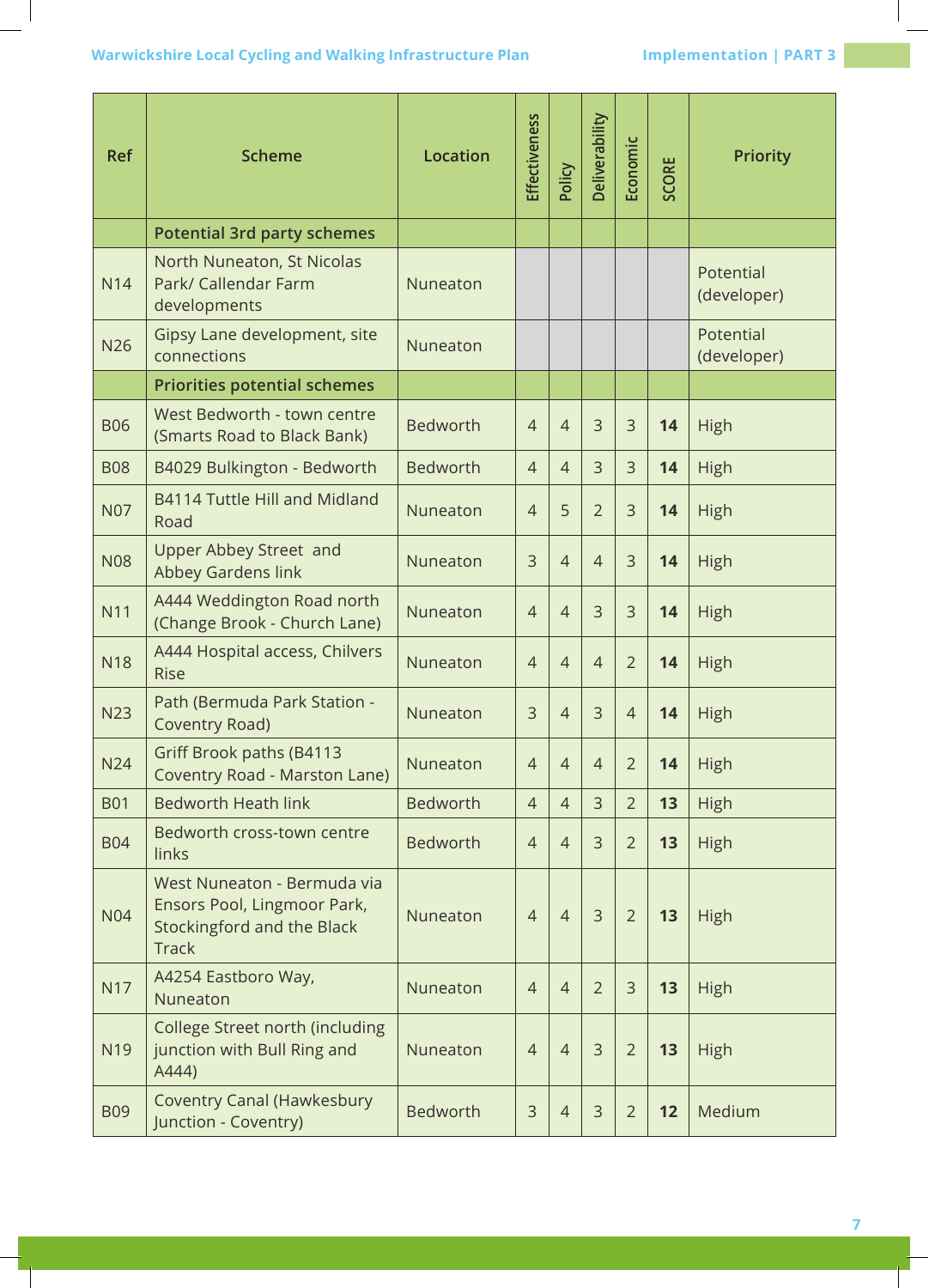| <b>Ref</b> | <b>Scheme</b>                                                                                         | <b>Location</b> | Effectiveness  | Policy         | Deliverability | Economic       | SCORE | <b>Priority</b> |
|------------|-------------------------------------------------------------------------------------------------------|-----------------|----------------|----------------|----------------|----------------|-------|-----------------|
|            | <b>Priorities potential schemes</b>                                                                   |                 |                |                |                |                |       |                 |
| <b>N01</b> | <b>Galley Common (Buchan Close</b><br>- Sheridan Drive)                                               | Nuneaton        | 3              | 3              | $\overline{4}$ | $\overline{2}$ | 12    | Medium          |
| <b>N05</b> | West Nuneaton to town centre                                                                          | Nuneaton        | $\overline{3}$ | $\overline{4}$ | $\overline{3}$ | $\overline{2}$ | 12    | Medium          |
| <b>N06</b> | Coventry Canal (Tuttle Hill -<br>A444)                                                                | Nuneaton        | 3              | $\overline{4}$ | 3              | $\overline{2}$ | 12    | Medium          |
| <b>N12</b> | <b>North Nuneaton links</b><br>(Coronation Walk along<br>Change Brook)                                | Nuneaton        | 3              | $\overline{3}$ | $\overline{4}$ | $\overline{2}$ | 12    | Medium          |
| <b>N15</b> | Nuneaton town centre links                                                                            | Nuneaton        | 3              | $\overline{4}$ | $\overline{3}$ | $\overline{2}$ | 12    | Medium          |
| <b>N20</b> | <b>College Street south</b>                                                                           | Nuneaton        | $\overline{4}$ | $\overline{4}$ | $\overline{2}$ | $\overline{2}$ | 12    | Medium          |
| N21        | Coventry Canal (A444 - Gipsy<br>Lane)                                                                 | Nuneaton        | 3              | $\overline{4}$ | $\overline{3}$ | $\overline{2}$ | 12    | Medium          |
| <b>N22</b> | Turn Over Bridge                                                                                      | Nuneaton        | 5              | $\overline{4}$ | 1              | $\overline{2}$ | 12    | Medium          |
| <b>N25</b> | B4113 Coventry Road                                                                                   | Nuneaton        | 3              | $\overline{3}$ | $\overline{4}$ | $\overline{2}$ | 12    | Medium          |
| <b>B02</b> | Bedworth Woodlands - town<br>centre                                                                   | <b>Bedworth</b> | 3              | $\overline{4}$ | $\overline{2}$ | $\overline{2}$ | 11    | Medium          |
| <b>N10</b> | Sandon Park Link                                                                                      | Nuneaton        | 3              | 3              | 3              | $\overline{2}$ | 11    | Medium          |
| <b>B05</b> | <b>Miners Welfare Park</b>                                                                            | <b>Bedworth</b> | 3              | 3              | $\overline{2}$ | $\overline{2}$ | 10    | Medium          |
| <b>B07</b> | West Bedworth - Bowling<br>Green Lane junction (Ash<br>Green Royal Oak Lane and<br>Goodyers End Lane) | <b>Bedworth</b> | $\overline{3}$ | $\overline{4}$ | $\overline{1}$ | $\overline{2}$ | 10    | Medium          |
| <b>N02</b> | Galley Common - Chaucer<br>Drive paths                                                                | Nuneaton        | 3              | $\overline{3}$ | $\overline{2}$ | $\overline{2}$ | 10    | Medium          |
| <b>N03</b> | <b>Galley Common - Whytell</b><br><b>Meadows</b>                                                      | Nuneaton        | $\overline{2}$ | $\overline{3}$ | $\overline{3}$ | $\overline{2}$ | 10    | Medium          |
| N09        | North Nuneaton links (Stoney<br>Road - Sandon Park)                                                   | Nuneaton        | $\mathsf{3}$   | $\overline{3}$ | $\overline{2}$ | $\overline{2}$ | 10    | Medium          |
| N16        | <b>Horeston Grange links</b>                                                                          | Nuneaton        | $\mathsf{3}$   | $\overline{3}$ | $\overline{2}$ | $\overline{2}$ | 10    | Medium          |
| <b>N27</b> | Whitestone links                                                                                      | Nuneaton        | $\mathsf{3}$   | 3              | $\overline{2}$ | $\overline{2}$ | 10    | Medium          |
| <b>B03</b> | Coventry Canal (Gipsy Lane -<br>Hawkesbury Junction)                                                  | <b>Bedworth</b> | $\overline{2}$ | $\mathsf{3}$   | $\overline{2}$ | $\overline{2}$ | 9     | Medium          |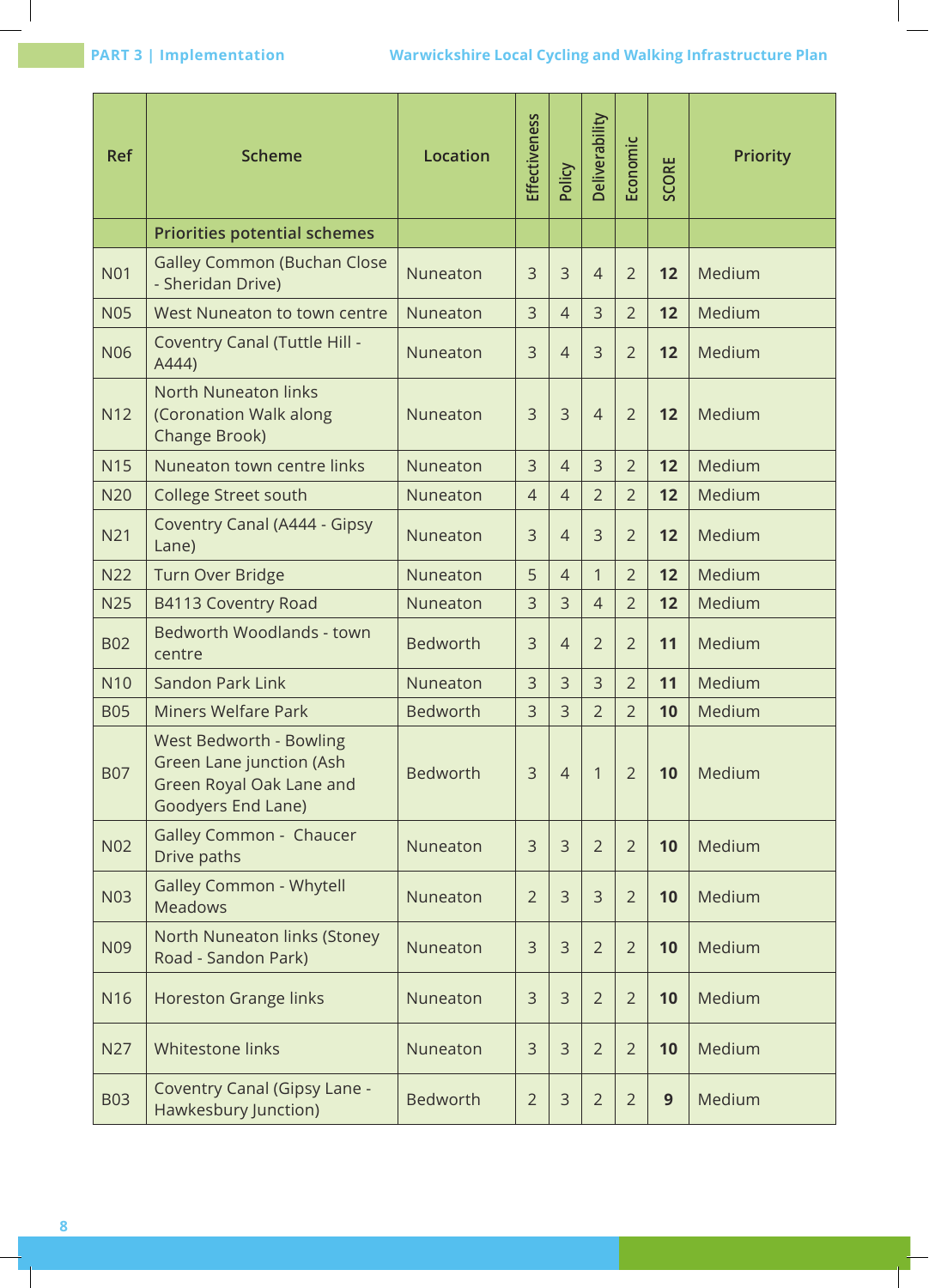## *Table 3: Cycling schemes in Rugby Borough in order of priority Please refer to Part 2, Figures R12-R14 for network plans and Tables R5-R7 for route types.*

| <b>Ref</b>       | <b>Scheme</b>                                                                      | <b>Location</b>   | <b>Effectiveness</b> | Policy | Deliverability | Economic | <b>SCORE</b> | <b>Priority</b>                         |
|------------------|------------------------------------------------------------------------------------|-------------------|----------------------|--------|----------------|----------|--------------|-----------------------------------------|
|                  | <b>Programmed schemes</b>                                                          |                   |                      |        |                |          |              |                                         |
|                  | A426 Avon Mill                                                                     | Rugby             |                      |        |                |          |              | In current<br>programme                 |
|                  | <b>Potential 3rd party</b><br>schemes                                              |                   |                      |        |                |          |              |                                         |
| CyO3             | A45 Tollbar End                                                                    | Ryton             |                      |        |                |          |              | <b>Potential (National</b><br>Highways) |
| Cy <sub>01</sub> | <b>Ansty Park</b>                                                                  | <b>Ansty Park</b> |                      |        |                |          |              | Potential<br>(developer)                |
| <b>R18</b>       | <b>Moors Lane</b>                                                                  | Rugby             |                      |        |                |          |              | Potential<br>(developer)                |
| R21              | Houlton network                                                                    | Rugby             |                      |        |                |          |              | Potential<br>(developer)                |
| <b>R22</b>       | A428 Crick Road (Houlton<br>- Dirft)                                               | Rugby             |                      |        |                |          |              | Potential<br>(developer)                |
| <b>R23</b>       | Rugby Gateway Railway<br><b>Station access</b>                                     | Rugby             |                      |        |                |          |              | Potential<br>(developer)                |
| <b>R37</b>       | <b>Scots Close Bridleway</b><br>(R169c) and Alwyn Road<br>north to Bilton          | Rugby             |                      |        |                |          |              | Potential<br>(developer)                |
| <b>R38</b>       | Bridleway (R169d)<br>opposite Duncan Drive<br>and Alwyn Road south to<br>Dunchurch | Rugby             |                      |        |                |          |              | Potential<br>(developer)                |
| <b>R39</b>       | Cawston Lane (Cawston -<br>Dunchurch)                                              | Rugby             |                      |        |                |          |              | Potential<br>(developer)                |
| <b>R40</b>       | <b>Homestead Link Road</b>                                                         | Rugby             |                      |        |                |          |              | Potential<br>(developer)                |
| R41              | <b>Potsford Dam Link Road</b>                                                      | Rugby             |                      |        |                |          |              | Potential<br>(developer)                |
| R42              | B4429 Coventry Road                                                                | Rugby             |                      |        |                |          |              | Potential<br>(developer)                |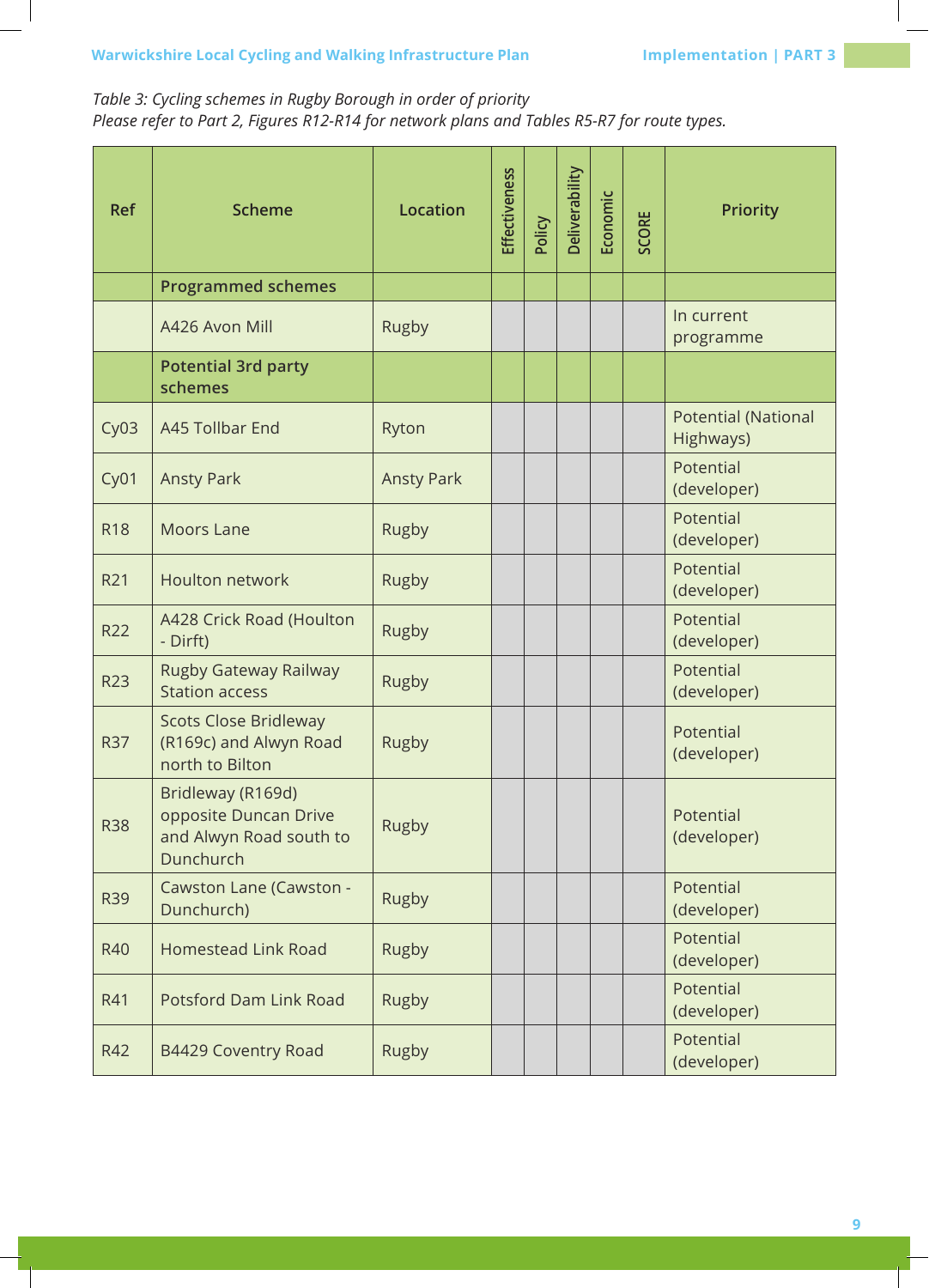| <b>Ref</b> | <b>Scheme</b>                                               | <b>Location</b>         | Effectiveness  | Policy         | Deliverability | Economic       | SCORE | <b>Priority</b> |
|------------|-------------------------------------------------------------|-------------------------|----------------|----------------|----------------|----------------|-------|-----------------|
|            | <b>Priorities potential schemes</b>                         |                         |                |                |                |                |       |                 |
| <b>R24</b> | A428 Crick Road (Paddox -<br>Houlton)                       | Rugby                   | 5              | $\overline{4}$ | $\overline{3}$ | $\overline{4}$ | 16    | Very high       |
| <b>R01</b> | <b>Coton Park East/ Park Connector</b><br>Network - north   | Rugby                   | 3              | $\overline{4}$ | $\overline{4}$ | $\overline{4}$ | 15    | Very high       |
| <b>R29</b> | <b>Trevor White Drive/ St Cross</b><br><b>Hospital path</b> | Rugby                   | $\overline{4}$ | $\overline{4}$ | $\overline{4}$ | $\overline{3}$ | 15    | Very high       |
| Cy04       | A423 Oxford Road (Tollbar End -<br>Ryton)                   | Ryton                   | 5              | $\overline{4}$ | $\overline{2}$ | $\overline{3}$ | 14    | High            |
| <b>R04</b> | Black Path (A426 Rugby Gateway -<br>town centre Phase 2)    | Rugby                   | 5              | $\overline{4}$ | $\overline{2}$ | $\overline{3}$ | 14    | High            |
| <b>R07</b> | <b>Hunters Lane</b>                                         | Rugby                   | $\overline{4}$ | $\overline{4}$ | 3              | $\overline{3}$ | 14    | High            |
| <b>R08</b> | A426 Newbold Road                                           | Rugby                   | 5              | $\overline{4}$ | $\overline{3}$ | $\overline{2}$ | 14    | High            |
| <b>R10</b> | A426 (Asda - Evreux Way)                                    | Rugby                   | 5              | $\overline{4}$ | $\overline{3}$ | $\overline{2}$ | 14    | High            |
| <b>R14</b> | Clifton Road (Houlton Way - South<br>Street)                | <b>Rugby</b>            | $\overline{4}$ | $\overline{4}$ | 3              | 3              | 14    | High            |
| <b>X10</b> | Lias Line (NCN41) Draycote Water -<br><b>Potsford Dam</b>   | County<br>leisure route | $\overline{4}$ | $\overline{4}$ | $\overline{3}$ | 3              | 14    | High            |
| <b>X11</b> | Lias Line (NCN41) Offchurch -<br>Birdingbury                | County<br>leisure route | $\overline{4}$ | $\overline{4}$ | $\overline{4}$ | $\overline{2}$ | 14    | High            |
| CyO2       | <b>Binley Woods - Coventry East</b>                         | <b>Binley</b><br>Woods  | 3              | $\overline{4}$ | $\overline{3}$ | $\overline{3}$ | 13    | <b>High</b>     |
| <b>R02</b> | Path (Boughton Leigh Schools)                               | <b>Rugby</b>            | $\overline{4}$ | $\overline{4}$ | $\overline{3}$ | $\overline{2}$ | 13    | High            |
| R11        | A428 Lawford Road parallel back<br>street route             | Rugby                   | 3              | $\overline{4}$ | $\overline{4}$ | $\overline{2}$ | 13    | <b>High</b>     |
| R12        | B5414 Clifton Road/ Church<br><b>Street/ North Street</b>   | Rugby                   | 3              | 5              | $\mathcal{E}$  | $\overline{2}$ | 13    | <b>High</b>     |
| R13        | Clifton Road (South Street - Murray<br>Road)                | Rugby                   | $\overline{4}$ | $\overline{4}$ | $\overline{2}$ | $\overline{3}$ | 13    | High            |
| <b>R25</b> | B4429 Ashlawn Road (Dunchurch -<br>Ashlawn School)          | Rugby                   | 3              | $\overline{4}$ | $\overline{3}$ | $\overline{3}$ | 13    | High            |
| R26        | Town centre (Sheep Street and<br>Market Place)              | Rugby                   | $\overline{4}$ | $\overline{4}$ | $\mathsf{3}$   | $\overline{2}$ | 13    | High            |
| R27        | Bruce Williams Way/ Whitehall<br>Road                       | Rugby                   | $\overline{4}$ | $\overline{4}$ | $\mathsf{3}$   | $\overline{2}$ | 13    | High            |
| <b>R28</b> | <b>Whitehall Recreation Ground</b>                          | <b>Rugby</b>            | 3              | $\overline{4}$ | $\mathsf{3}$   | 3              | 13    | <b>High</b>     |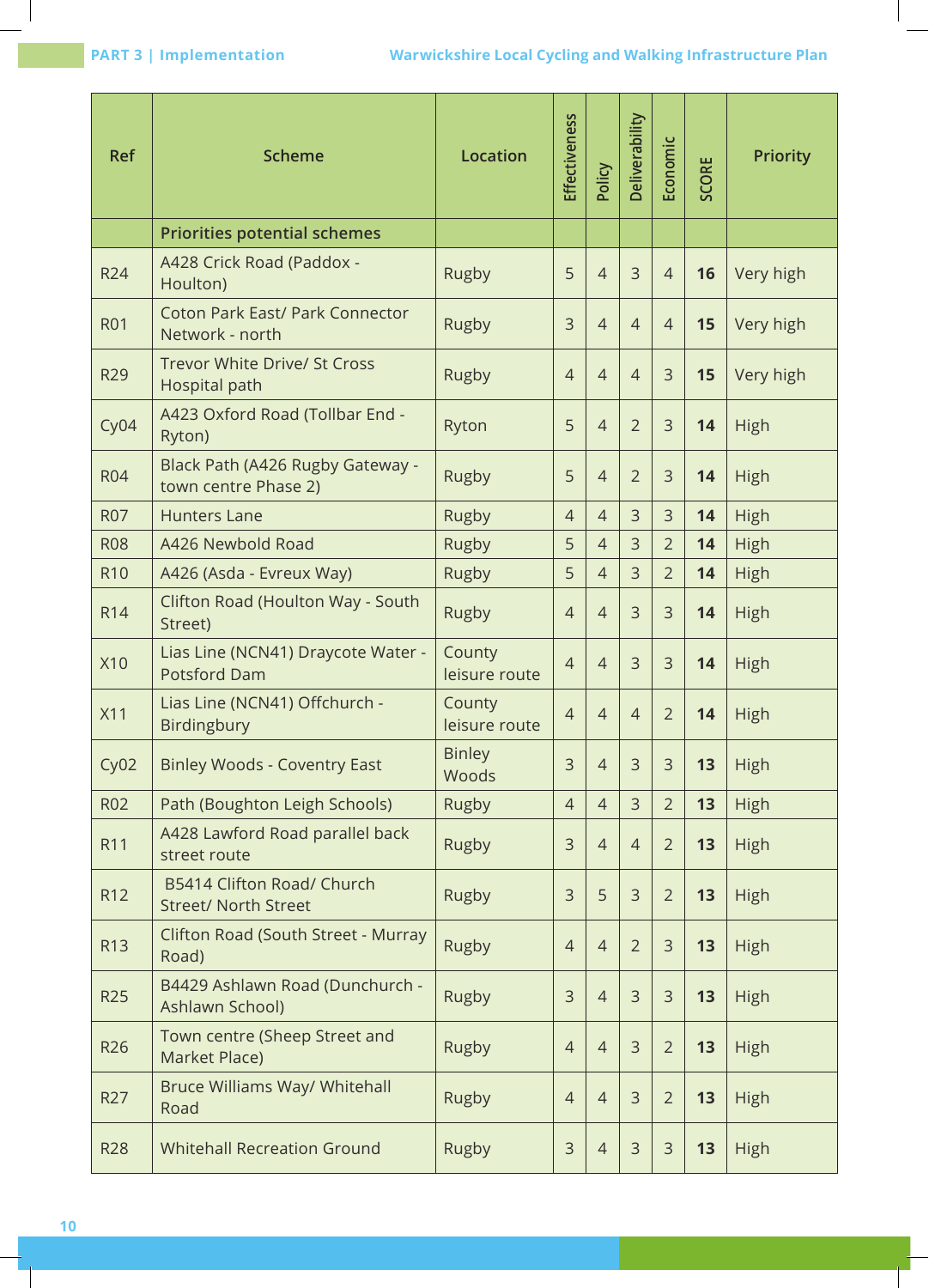| <b>Ref</b>      | <b>Scheme</b>                                                                    | <b>Location</b>         | Effectiveness  | Policy         | Deliverability | Economic       | <b>SCORE</b> | <b>Priority</b> |
|-----------------|----------------------------------------------------------------------------------|-------------------------|----------------|----------------|----------------|----------------|--------------|-----------------|
|                 | <b>Priorities potential schemes</b>                                              |                         |                |                |                |                |              |                 |
| <b>R30</b>      | Pytchley Road link to Great Central                                              | Rugby                   | 3              | $\overline{4}$ | $\overline{4}$ | $\overline{2}$ | 13           | High            |
| <b>R32</b>      | A426 Dunchurch Road to Rugby<br><b>Town Centre</b>                               | Rugby                   | 3              | $\overline{4}$ | 3              | $\overline{3}$ | 13           | High            |
| <b>R36</b>      | B4642 Bilton Road (A4071 -<br>Cawston - Town Centre)                             | Rugby                   | $\overline{4}$ | $\overline{4}$ | $\overline{2}$ | $\overline{3}$ | 13           | High            |
| X07             | <b>Great Central Walk (Crowthorns -</b><br>Newton)                               | County<br>leisure route | $\overline{4}$ | $\overline{4}$ | $\overline{2}$ | $\overline{3}$ | 13           | High            |
| <b>R31</b>      | Barby Road (Hospital access)                                                     | Rugby                   | $\overline{4}$ | $\overline{4}$ | $\overline{3}$ | $\overline{2}$ | 13           | <b>High</b>     |
| <b>R05</b>      | <b>Butlers Leap</b>                                                              | Rugby                   | 3              | 5              | $\overline{2}$ | $\overline{2}$ | 12           | Medium          |
| <b>R09</b>      | <b>Caldecott Park and Poplar Grove</b>                                           | <b>Rugby</b>            | $\overline{4}$ | $\overline{4}$ | $\overline{2}$ | $\overline{2}$ | 12           | Medium          |
| <b>R15</b>      | <b>Biart Place</b>                                                               | Rugby                   | 3              | 3              | 3              | $\overline{3}$ | 12           | Medium          |
| <b>R33</b>      | <b>Onley Bridle Path</b>                                                         | Rugby                   | $\overline{4}$ | 3              | $\overline{3}$ | $\overline{2}$ | 12           | Medium          |
| R34             | Overslade links                                                                  | Rugby                   | $\overline{2}$ | 3              | $\overline{4}$ | $\overline{3}$ | 12           | Medium          |
| R17             | The Kent, School Street and Lower<br><b>Street</b>                               | Rugby                   | $\overline{2}$ | 3              | $\overline{4}$ | $\overline{2}$ | 11           | Medium          |
| X09             | Great Central Walk (NCN41), South<br>Rugby                                       | County<br>leisure route | 3              | 3              | 3              | $\overline{2}$ | 11           | Medium          |
| R <sub>06</sub> | Bridleway (New Bilton - Newbold<br>Road)                                         | <b>Rugby</b>            | 3              | 3              | 2              | 2              | 10           | Medium          |
| R <sub>16</sub> | Whinfield Woods paths                                                            | Rugby                   | 3              | $\overline{3}$ | $\overline{2}$ | $\overline{2}$ | 10           | Medium          |
| <b>R20</b>      | Bridleway (The Locks - Houlton<br>Way)                                           | Rugby                   | 3              | 3              | $\overline{2}$ | $\overline{2}$ | 10           | Medium          |
| X08             | Oxford Canal towpath (Newbold -<br>Houlton)                                      | County<br>leisure route | 3              | 3              | $\overline{2}$ | $\overline{2}$ | 10           | Medium          |
| R <sub>19</sub> | The Locks to The Kent via Brindley<br>Road                                       | Rugby                   | $\overline{2}$ | $\overline{2}$ | $\overline{4}$ | $\overline{2}$ | 10           | Medium          |
| R43             | <b>Cawston connections</b>                                                       | Rugby                   | 3              | 3              | $\overline{2}$ | $\overline{2}$ | 10           | Medium          |
| <b>R35</b>      | Sow Brook: Lytham Road/<br>Shakespeare Gardens (Bilton Road<br>- Dunchurch Road) | Rugby                   | $\overline{2}$ | $\overline{2}$ | $\overline{3}$ | $\overline{2}$ | 9            | Medium          |
| X05             | Twelve O'Clock Ride Bridleway<br>(Brandon - Coombe Abbey)                        | County<br>leisure route | $\overline{2}$ | 3              | $\overline{2}$ | $\overline{2}$ | 9            | Medium          |
| X06             | Bridleway (Brandon - Brinklow)                                                   | County<br>leisure route | $\overline{2}$ | 3              | $\overline{2}$ | $\overline{2}$ | 9            | Medium          |
| <b>R03</b>      | Old Leicester Road                                                               | Rugby                   | $\overline{2}$ | 3              | $\overline{2}$ | $\overline{2}$ | 9            | Medium          |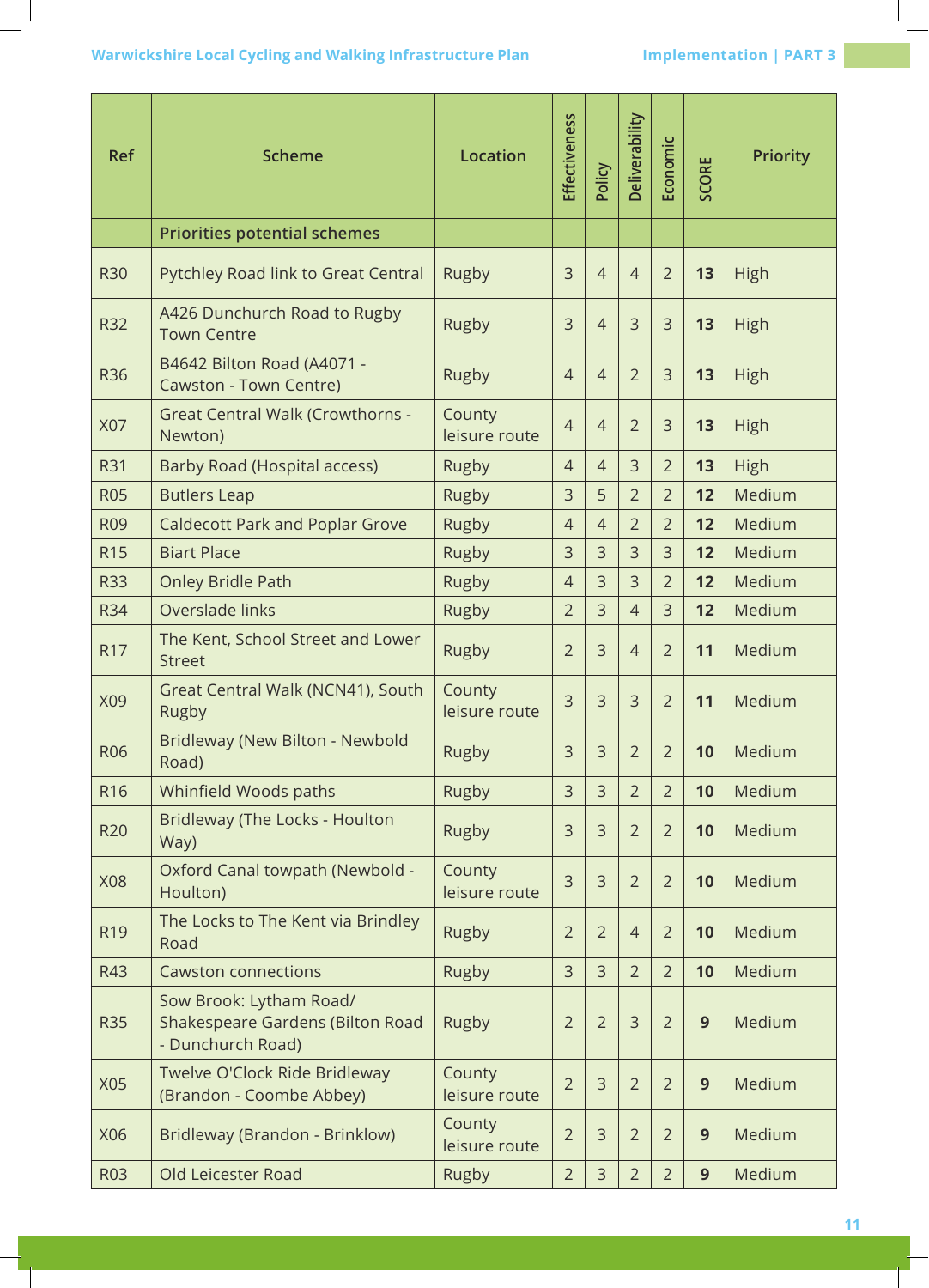*Table 4: Cycling schemes in District of Stratford-on-Avon in order of priority Please refer to Part 2, Figures S25-S27 for network plans and Tables S6-S9 for route types.*

| <b>Ref</b>       | <b>Scheme</b>                                                | <b>Location</b>         | Effectiveness | Policy | Deliverability | Economic | SCORE | <b>Priority</b>                        |
|------------------|--------------------------------------------------------------|-------------------------|---------------|--------|----------------|----------|-------|----------------------------------------|
|                  | <b>Programmed schemes</b>                                    |                         |               |        |                |          |       |                                        |
|                  | Lias Line Phase 1, Offchurch<br>- Long Itchington            | County<br>leisure route |               |        |                |          |       | <b>Sustrans</b>                        |
|                  | A423 Banbury Road/<br>Southam Rd (Southam to<br>Ladbroke)    | Southam                 |               |        |                |          |       | HS <sub>2</sub>                        |
|                  | B4632 Campden Road (Long<br>Marston airfield - Meon Vale)    | Stratford               |               |        |                |          |       | Developer                              |
|                  | Stratford-upon-Avon Canal<br>(urban section)                 | Stratford               |               |        |                |          |       | <b>Canal and River</b><br><b>Trust</b> |
|                  | Riverside project, Warwick<br>Road phase                     | Stratford               |               |        |                |          |       | <b>District Council</b>                |
|                  | <b>Stratford Greenway (Long</b><br>Marston - Stratford)      | Stratford               |               |        |                |          |       | In current<br>programme                |
|                  | A3400 Shipston Road<br>(Rosebird Centre)                     | Stratford               |               |        |                |          |       | In current<br>programme                |
|                  | A422 Alcester Rd (Railway<br>Station - Hathaway Green)       | Stratford               |               |        |                |          |       | In current<br>programme                |
|                  | A422 Alcester Road -<br>extension to Wildmoor                | Stratford               |               |        |                |          |       | In current<br>programme                |
|                  | A3400 Birmingham Road<br>(town centre - Bishopton)           | Stratford               |               |        |                |          |       | In current<br>programme                |
|                  | <b>Potential 3rd party schemes</b>                           |                         |               |        |                |          |       |                                        |
| X19              | Lias Line, extension to Model<br>Village                     | County<br>leisure route |               |        |                |          |       | Potential<br>(Sustrans)                |
| <b>S17</b>       | Riverside project, southern<br>section                       | Stratford               |               |        |                |          |       | Potential (SDC)                        |
| Sm05             | A425 Leamington Road<br>(Southam to Stoney Thorpe)           | Southam                 |               |        |                |          |       | Potential (HS2)                        |
| X25              | Deppers Bridge to Ladbroke                                   | County<br>leisure route |               |        |                |          |       | Potential (HS2)                        |
| X26              | HS2 Link: Wormleighton to<br>Ladbroke                        | County<br>leisure route |               |        |                |          |       | Potential (HS2)                        |
| X27              | HS2 Link: Claydon and<br>Lower Boddington to<br>Wormleighton | County<br>leisure route |               |        |                |          |       | Potential (HS2)                        |
| Kn <sub>02</sub> | Admiral Cowan Way, The<br>Willows, Kineton                   | Kineton                 |               |        |                |          |       | Potential<br>(developer)               |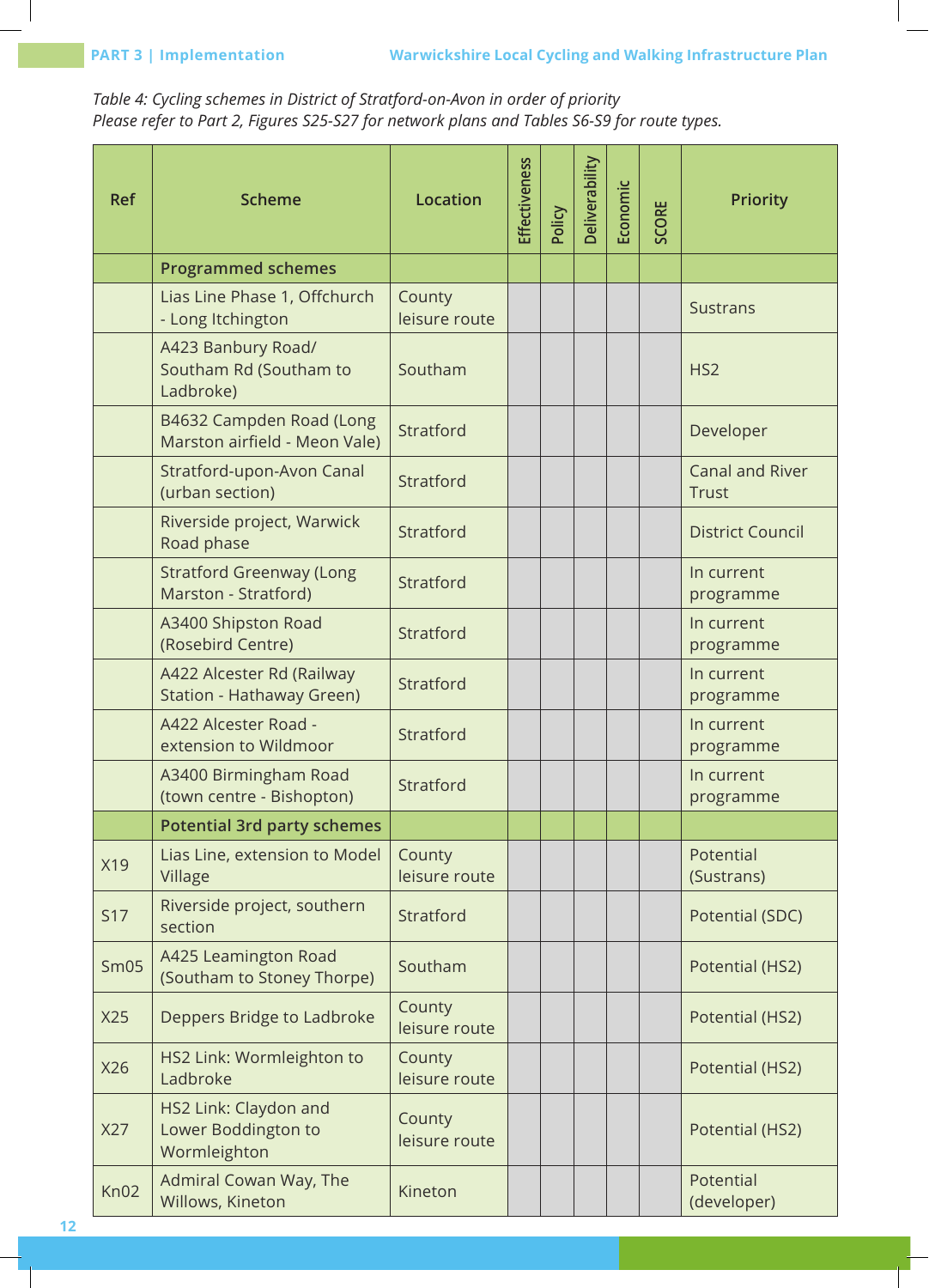## **Warwickshire Local Cycling and Walking Infrastructure Plan Marwickshire Local Cycling and Walking Infrastructure Plan Margin Schwarzer Implementation | PART 3**

| <b>Ref</b>       | <b>Scheme</b>                                                                    | <b>Location</b>         | Effectiveness  | Policy         | Deliverability | Economic       | <b>SCORE</b> | <b>Priority</b>          |  |
|------------------|----------------------------------------------------------------------------------|-------------------------|----------------|----------------|----------------|----------------|--------------|--------------------------|--|
|                  | <b>Potential 3rd party schemes</b>                                               |                         |                |                |                |                |              |                          |  |
|                  | Lias Line Phase 1, Offchurch<br>- Long Itchington                                | County<br>leisure route |                |                |                |                |              | <b>Sustrans</b>          |  |
|                  | A423 Banbury Road/<br>Southam Rd (Southam to<br>Ladbroke)                        | Southam                 |                |                |                |                |              | HS <sub>2</sub>          |  |
|                  | B4632 Campden Road (Long<br>Marston airfield - Meon Vale)                        | Stratford               |                |                |                |                |              | Developer                |  |
| <b>S12</b>       | <b>Shottery Relief Road</b>                                                      | Stratford               |                |                |                |                |              | Potential<br>(developer) |  |
| <b>S18</b>       | Long Marston Airfield<br>connections (including to<br><b>Stratford Greenway)</b> | Stratford               |                |                |                |                |              | Potential<br>(developer) |  |
| <b>S19</b>       | Meon Vale Greenway                                                               | Stratford               |                |                |                |                |              | Potential<br>(developer) |  |
|                  | <b>Priorities potential schemes</b>                                              |                         |                |                |                |                |              |                          |  |
| <b>S06</b>       | Town centre links                                                                | Stratford               | 5              | $\overline{4}$ | $\overline{3}$ | $\overline{2}$ | 14           | High                     |  |
| <b>S09</b>       | South Stratford - town<br>centre (new River Avon<br>footbridge)                  | Stratford               | 5              | 5              | $\overline{2}$ | $\overline{2}$ | 14           | High                     |  |
| S14              | A4390/ B439 Evesham<br>Road/ Broad Walk junction<br>improvements                 | Stratford               | $\overline{4}$ | $\overline{4}$ | 3              | 3              | 14           | <b>High</b>              |  |
| Sm06             | B4451 Kineton Road<br>(Leamington Road to<br>Northfield Road)                    | Southam                 | 5              | 5              | $\overline{2}$ | $\overline{2}$ | 14           | High                     |  |
| <b>S04</b>       | Brunel Way/ Western Road/<br>Maybrook Road (Canal Qtr)                           | Stratford               | $\overline{4}$ | $\overline{4}$ | $\overline{2}$ | 3              | 13           | High                     |  |
| <b>S05</b>       | A422 Alcester Road/<br><b>Greenhill Street (town</b><br>centre)                  | Stratford               | 5              | $\overline{4}$ | $\overline{2}$ | $\overline{2}$ | 13           | High                     |  |
| <b>S07</b>       | A3400 Bridgeway: Stratford<br>Leisure Centre cycle access                        | Stratford               | $\overline{4}$ | $\overline{4}$ | 3              | $\overline{2}$ | 13           | High                     |  |
| Ar <sub>02</sub> | Alcester disused railway<br>path (Hertford Road - Adams<br>Close)                | Alcester and<br>Studley | 3              | $\overline{3}$ | $\overline{4}$ | $\overline{2}$ | 12           | Medium                   |  |
| <b>Bd01</b>      | <b>B439 Stratford Road</b><br>(Bidford-on-Avon - Health<br>Centre)               | Bidford-on-<br>Avon     | $\overline{4}$ | $\overline{4}$ | $\overline{2}$ | $\overline{2}$ | 12           | Medium                   |  |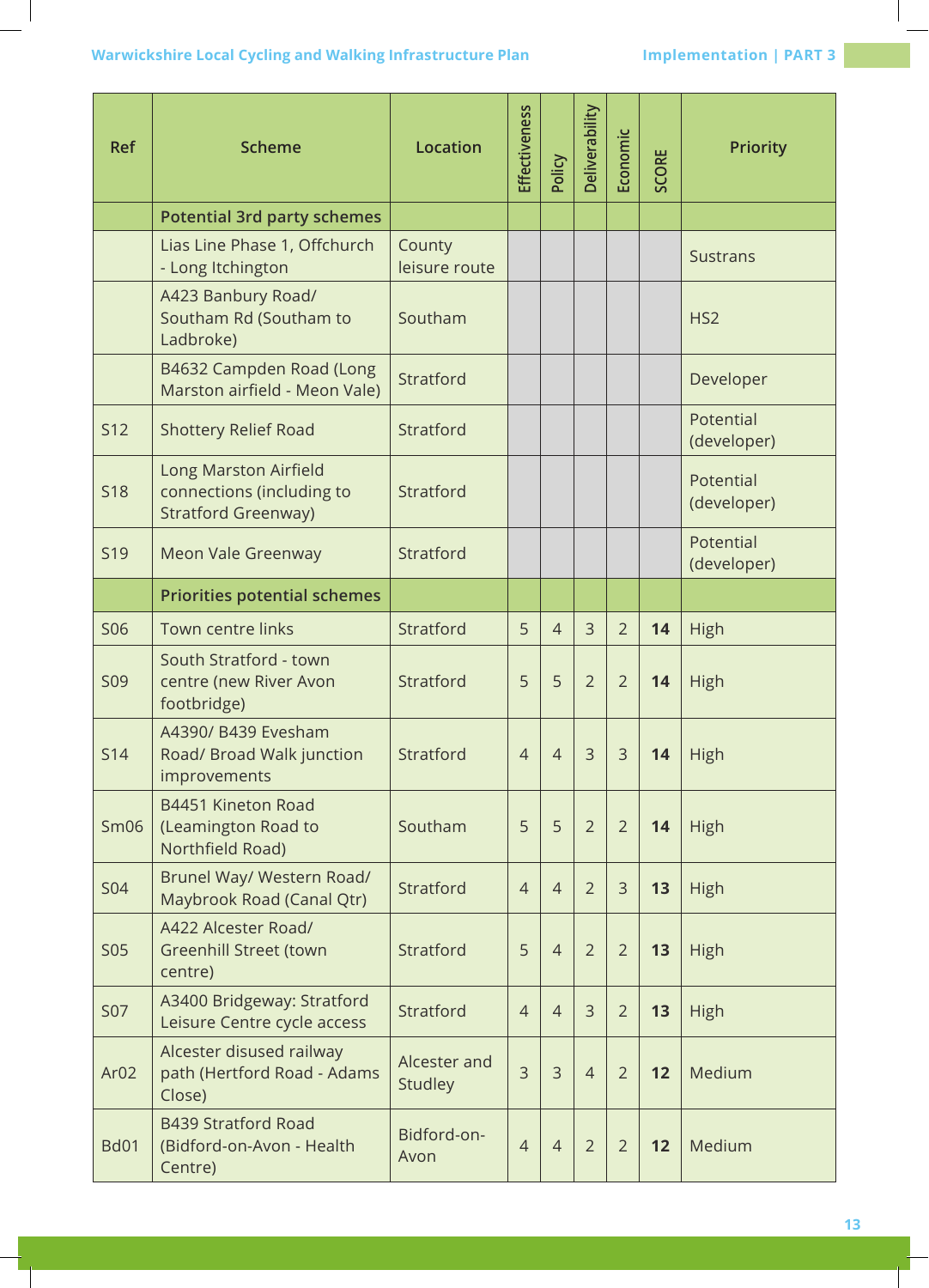| <b>Ref</b>       | <b>Scheme</b>                                                   | <b>Location</b>         | Effectiveness  | Policy         | Deliverability | Economic       | <b>SCORE</b> | <b>Priority</b> |
|------------------|-----------------------------------------------------------------|-------------------------|----------------|----------------|----------------|----------------|--------------|-----------------|
|                  | <b>Priorities potential schemes</b>                             |                         |                |                |                |                |              |                 |
| <b>S02</b>       | A3400 Birmingham Road<br>(Bishopton to A46)                     | Stratford               | 3              | $\overline{3}$ | 3              | $\overline{3}$ | 12           | Medium          |
| S16              | Path, Avonmeadow Close to<br>Lucy's Mill Bridge                 | Stratford               | 3              | $\overline{2}$ | $\overline{4}$ | $\overline{3}$ | 12           | Medium          |
| Sm <sub>01</sub> | A423 Southam Road (Long<br>Itchington - Southam)                | Southam                 | $\overline{4}$ | $\overline{3}$ | 3              | $\overline{2}$ | 12           | Medium          |
| Sm <sub>02</sub> | Southam North-South route<br>(western side)                     | Southam                 | 3              | $\overline{3}$ | $\overline{4}$ | $\overline{2}$ | 12           | Medium          |
| Sm07             | A425 Daventry Road<br>(between bypass and Spitfire<br>Road)     | Southam                 | $\overline{3}$ | $\overline{3}$ | 3              | $\overline{3}$ | 12           | Medium          |
| Sm09             | Welsh Road East (between<br>bypass and Spitfire Road)           | Southam                 | $\overline{3}$ | $\overline{3}$ | 3              | 3              | 12           | Medium          |
| Kn01             | Southam Road/ Kineton<br>Road (Kineton - Chadshunt -<br>Gaydon) | Kineton                 | 3              | $\overline{4}$ | $\overline{2}$ | $\overline{2}$ | 11           | Medium          |
| S11              | A422 Banbury Road                                               | Stratford               | 3              | $\overline{3}$ | 3              | $\overline{2}$ | 11           | Medium          |
| <b>S15</b>       | A4390 Seven Meadows<br>Road, Stratford                          | Stratford               | $\overline{4}$ | 3              | $\overline{2}$ | $\overline{2}$ | 11           | Medium          |
| We01             | Wellesbourne A429 crossing<br>points                            | Wellesbourne            | 3              | 3              | 3              | $\overline{2}$ | 11           | Medium          |
| Ar <sub>01</sub> | A435 Studley - Coughton -<br>Alcester                           | Alcester and<br>Studley | $\overline{4}$ | $\overline{4}$ | 1              | 1              | 10           | Medium          |
| <b>S08</b>       | A429 Warwick Road<br>(Stratford - Ryon Hill)                    | Stratford               | 3              | 3              | $\overline{2}$ | $\overline{2}$ | 10           | Medium          |
| <b>S10</b>       | B4086 Tiddington Road<br>(Stratford - Tiddington)               | Stratford               | 3              | 3              | $\overline{2}$ | $\overline{2}$ | 10           | Medium          |
| <b>S13</b>       | Shottery - town centre                                          | Stratford               | $\overline{2}$ | 3              | $\mathsf{3}$   | $\overline{2}$ | 10           | Medium          |
| Sm <sub>03</sub> | Southam North-South route<br>(old main road)                    | Southam                 | 3              | 3              | $\overline{2}$ | $\overline{2}$ | 10           | Medium          |
| X21              | Stratford to Bidford disused<br>railway                         | County leisure<br>route | 3              | 3              | $\overline{2}$ | $\overline{2}$ | 10           | Medium          |
| X23              | <b>Stratford to Shipston</b><br>Tramway                         | County leisure<br>route | 3              | 3              | $\overline{2}$ | $\overline{2}$ | 10           | Medium          |
| H01              | A3400 Henley-in-Arden -<br><b>Wootton Wawen</b>                 | Henley-in-Arden         | $\overline{2}$ | $\overline{3}$ | $\overline{2}$ | $\overline{2}$ | 9            | Medium          |
| <b>S01</b>       | <b>Bishopton connections</b>                                    | Stratford               | $\overline{2}$ | $\overline{2}$ | $\overline{2}$ | 3              | 9            | Medium          |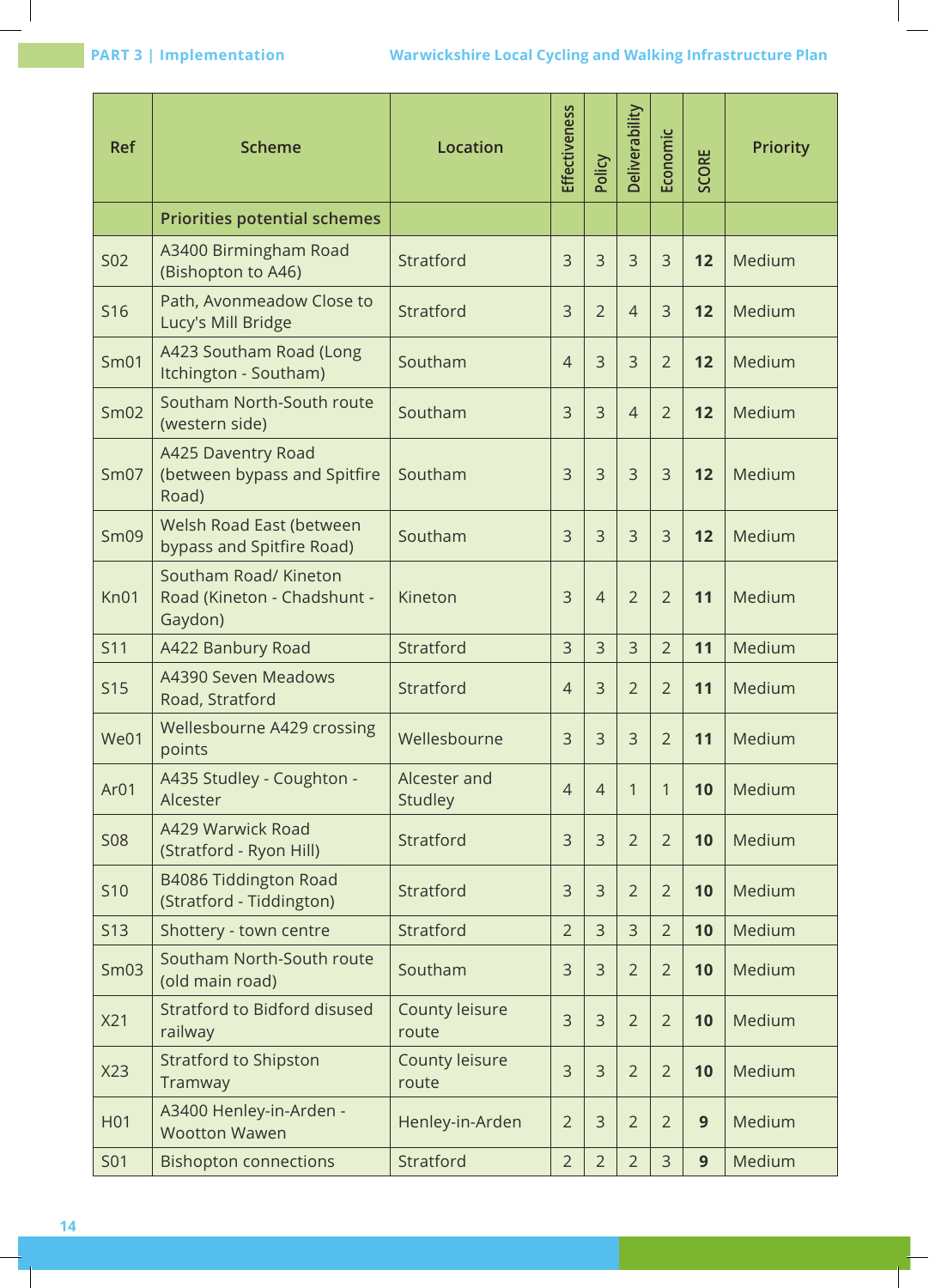## **Warwickshire Local Cycling and Walking Infrastructure Plan Marmich Implementation | PART 3**

| <b>Ref</b>  | <b>Scheme</b>                                         | <b>Location</b>         | Effectiveness  | Policy         | Deliverability | Economic       | <b>SCORE</b>   | <b>Priority</b> |
|-------------|-------------------------------------------------------|-------------------------|----------------|----------------|----------------|----------------|----------------|-----------------|
|             | <b>Prioritised potential</b><br>schemes               |                         |                |                |                |                |                |                 |
| Sm04        | <b>Southam West Route</b><br>(College to High Street) | Southam                 | $\overline{2}$ | $\overline{2}$ | $\overline{3}$ | $\overline{2}$ | 9              | Medium          |
| <b>Sm08</b> | Southam East Route (Pound<br>Way to High Street)      | Southam                 | $\overline{2}$ | $\overline{2}$ | $\overline{3}$ | $\overline{2}$ | 9              | Medium          |
| X22         | Stratford-upon-Avon Canal<br>(Bishopton to Wilmcote)  | County<br>leisure route | $\overline{2}$ | $\overline{2}$ | 3              | $\overline{2}$ | 9              | Medium          |
| <b>S03</b>  | Hamlet Way and Masons<br>Road links (Canal Quarter)   | Stratford               | $\overline{3}$ | $\overline{3}$ | 1              | 1              | 8              | Low             |
| X20         | Avon and Arrow Greenway                               | County<br>leisure route | $\overline{2}$ | $\overline{2}$ | 1              | $\overline{2}$ | $\overline{7}$ | Low             |
| X24         | Stratford to Kineton disused<br>railway               | County<br>leisure route | $\overline{2}$ | $\overline{2}$ |                | $\overline{2}$ | 7              | Low             |

*Table 5: Cycling schemes in Warwick District in order of priority*

*Please refer to Part 2, Figures W19-W22 for network plans and Tables W6-W9 for route types.*

| <b>Ref</b> | <b>Scheme</b>                                                             | <b>Location</b>         | Effectiveness | Policy | Deliverability | Economic | <b>SCORE</b> | <b>Priority</b>         |
|------------|---------------------------------------------------------------------------|-------------------------|---------------|--------|----------------|----------|--------------|-------------------------|
|            | <b>Programmed schemes</b>                                                 |                         |               |        |                |          |              |                         |
|            | Lias Line Phase 1,<br>Offchurch - Long<br>Itchington                      | County<br>leisure route |               |        |                |          |              | <b>Sustrans</b>         |
|            | <b>Coventry Gateway South</b>                                             | <b>Baginton</b>         |               |        |                |          |              | Developer               |
|            | Myton Green and<br><b>Heathcote Sustainable</b><br><b>Urban Extension</b> | Warwick                 |               |        |                |          |              | Developer               |
|            | A4177 Birmingham Road,<br>Hatton                                          | Warwick                 |               |        |                |          |              | Developer               |
|            | Stoneleigh Road<br>(Dalehouse Lane to A46)                                | Kenilworth              |               |        |                |          |              | In current<br>programme |
|            | (K2L) A452 Kenilworth<br>to Leamington, south of<br>B4115                 | Kenilworth              |               |        |                |          |              | In current<br>programme |
|            | (K2L) B4115 / Rocky Lane,<br>Kenilworth                                   | Kenilworth              |               |        |                |          |              | In current<br>programme |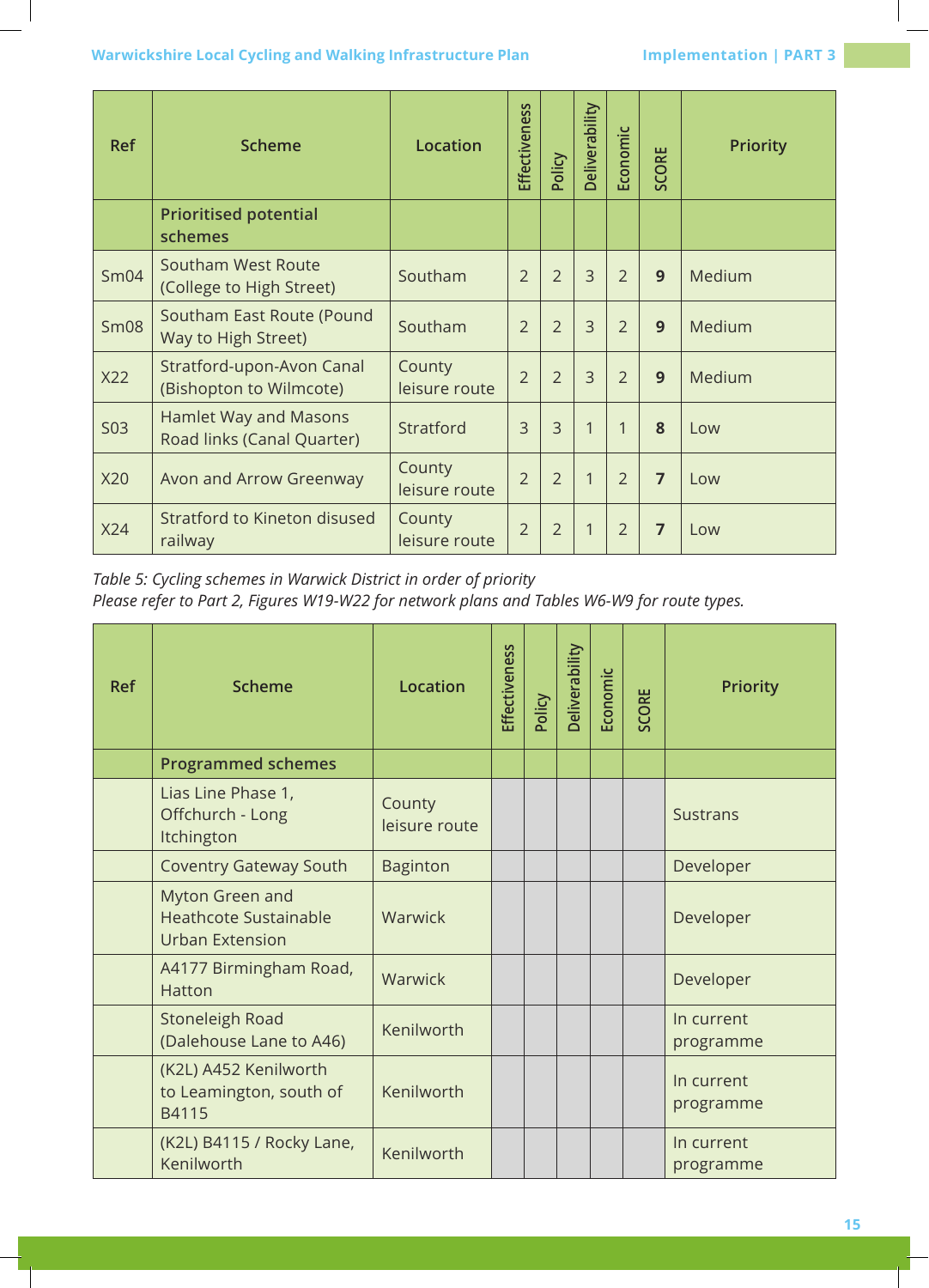| <b>Ref</b> | <b>Scheme</b>                                                                                                | Location                | Effectiveness | Policy | Deliverability | Economic | <b>SCORE</b> | <b>Priority</b>         |
|------------|--------------------------------------------------------------------------------------------------------------|-------------------------|---------------|--------|----------------|----------|--------------|-------------------------|
|            | <b>Programmed schemes</b>                                                                                    |                         |               |        |                |          |              |                         |
|            | Footbridge: Clarke's Avenue to<br><b>Farmer Ward Road</b>                                                    | Kenilworth              |               |        |                |          |              | In current<br>programme |
|            | Leyes Lane/ Glasshouse Lane                                                                                  | Kenilworth              |               |        |                |          |              | In current<br>programme |
|            | Harbury Lane (Europa Way -<br>Tachbrook Rd/ Oakley Wood<br>Road)                                             | Leamington              |               |        |                |          |              | In current<br>programme |
|            | A452 Europa Way                                                                                              | Leamington              |               |        |                |          |              | In current<br>programme |
|            | (K2L) A452 Kenilworth Road<br>(Leamington Spa Town Centre)                                                   | Leamington              |               |        |                |          |              | In current<br>programme |
|            | <b>Newbold Terrace</b>                                                                                       | Leamington              |               |        |                |          |              | In current<br>programme |
|            | The Places: Dormer Place,<br>Augusta Place, Portland Place<br>East, Portland Street, Regent<br><b>Street</b> | Leamington              |               |        |                |          |              | In current<br>programme |
|            | Woodloes Avenue South,<br>Warwick                                                                            | Warwick                 |               |        |                |          |              | In current<br>programme |
|            | <b>Warwick Town Centre</b>                                                                                   | Warwick                 |               |        |                |          |              | In current<br>programme |
|            | <b>St Nicholas Park</b>                                                                                      | Warwick                 |               |        |                |          |              | In current<br>programme |
|            | A429 Coventry Road                                                                                           | Warwick                 |               |        |                |          |              | In current<br>programme |
|            | A445 Emscote Road (Warwick -<br>Leamington)                                                                  | Warwick                 |               |        |                |          |              | In current<br>programme |
|            | Vittle Drive / Ansell Way                                                                                    | Warwick                 |               |        |                |          |              | In current<br>programme |
|            | <b>Potential 3rd party schemes</b>                                                                           |                         |               |        |                |          |              |                         |
| <b>X18</b> | Tachbrook Country Park, and<br>Heathcote                                                                     | County<br>leisure route |               |        |                |          |              | Potential (WDC)         |
| X13        | Kenilworth Greenway<br>(NCN523) (Burton Green -<br>Berkswell)                                                | County<br>leisure route |               |        |                |          |              | Potential (HS2)         |
| X16        | HS2 Link: Cubbington to<br>Offchurch                                                                         | County<br>leisure route |               |        |                |          |              | Potential (HS2)         |
| X17        | Offchurch Greenway (NCN41)<br><b>Welsh Road</b>                                                              | County<br>leisure route |               |        |                |          |              | Potential (HS2)         |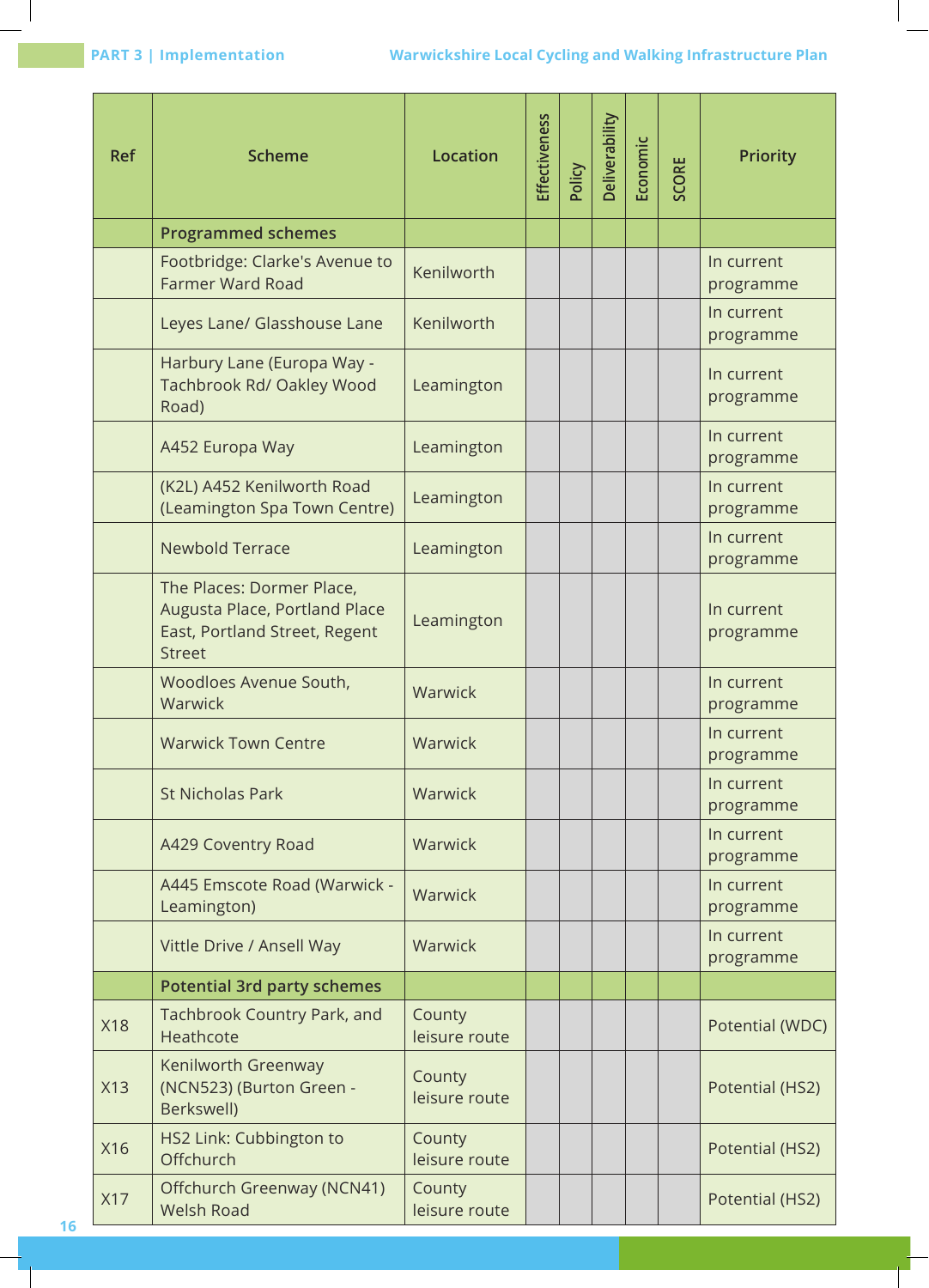| <b>Ref</b>      | <b>Scheme</b>                                                                | Location                | Effectiveness  | Policy         | Deliverability | Economic       | <b>SCORE</b> | <b>Priority</b>          |
|-----------------|------------------------------------------------------------------------------|-------------------------|----------------|----------------|----------------|----------------|--------------|--------------------------|
|                 | <b>Potential 3rd party schemes</b>                                           |                         |                |                |                |                |              |                          |
| K03             | <b>Finham links</b>                                                          | <b>Kings Hill</b>       |                |                |                |                |              | Potential<br>(developer) |
| <b>K04</b>      | Kings Hill development<br>including spine road and Kings<br><b>Hill Lane</b> | <b>Kings Hill</b>       |                |                |                |                |              | Potential<br>(developer) |
| <b>K08</b>      | A46 University of Warwick<br><b>Strategic Link Road</b>                      | Kenilworth              |                |                |                |                |              | Potential<br>(developer) |
| <b>K20</b>      | East Kenilworth development -<br>new roads                                   | Kenilworth              |                |                |                |                |              | Potential<br>(developer) |
| K21             | East Kenilworth development -<br>greenways                                   | Kenilworth              |                |                |                |                |              | Potential<br>(developer) |
| K22             | Thickthorne development                                                      | Kenilworth              |                |                |                |                |              | Potential<br>(developer) |
| W10             | Myton path (Myton Road -<br><b>Technology Park)</b>                          | Warwick                 |                |                |                |                |              | Potential<br>(developer) |
| X12             | <b>Baginton Community Park</b>                                               | County<br>leisure route |                |                |                |                |              | Potential<br>(developer) |
|                 | <b>Prioritised potential schemes</b>                                         |                         |                |                |                |                |              |                          |
| K12             | A429 Coventry Road/<br>Kenilworth Road, Crackley,<br>Kenilworth              | Kenilworth              | $\overline{4}$ | $\overline{4}$ | $\overline{4}$ | $\overline{4}$ | 16           | Very high                |
| K14             | <b>Abbey Fields</b>                                                          | Kenilworth              | 5              | 5              | 3              | $\mathsf{3}$   | 16           | Very high                |
| <b>K01</b>      | Rowley Road, Baginton                                                        | <b>Baginton</b>         | 3              | $\overline{4}$ | $\overline{4}$ | $\overline{4}$ | 15           | Very high                |
| <b>K28</b>      | (K2L) A452 Kenilworth to<br>Leamington, north of B4115                       | Kenilworth              | $\overline{4}$ | $\overline{4}$ | $\overline{4}$ | 3              | 15           | Very high                |
| L12             | Leamington Spa Town Centre/<br>North - South                                 | Leamington              | 5              | 5              | 3              | $\overline{2}$ | 15           | Very high                |
| L27             | A425 Radford Road/ Southam<br>Road (Radford Semele -<br>Leamington)          | Leamington              | $\overline{4}$ | $\overline{4}$ | $\overline{4}$ | 3              | 15           | Very high                |
| <b>W09</b>      | <b>Myton Road</b>                                                            | Warwick                 | $\overline{4}$ | $\overline{4}$ | $\overline{4}$ | $\overline{3}$ | 15           | Very high                |
| K25             | Warwick Road (Wilkshire Road<br>to St John's)                                | Kenilworth              | $\overline{4}$ | $\overline{4}$ | 3              | 3              | 14           | High                     |
| L <sub>05</sub> | Fords Fields path (Queensway<br>$-NCN41$ )                                   | Leamington              | $\overline{4}$ | $\overline{4}$ | $\overline{4}$ | $\overline{2}$ | 14           | High                     |
| L08             | Tachbrook Park Drive,<br>Leamington                                          | Leamington              | $\overline{4}$ | $\overline{4}$ | $\overline{4}$ | $\overline{2}$ | 14           | High                     |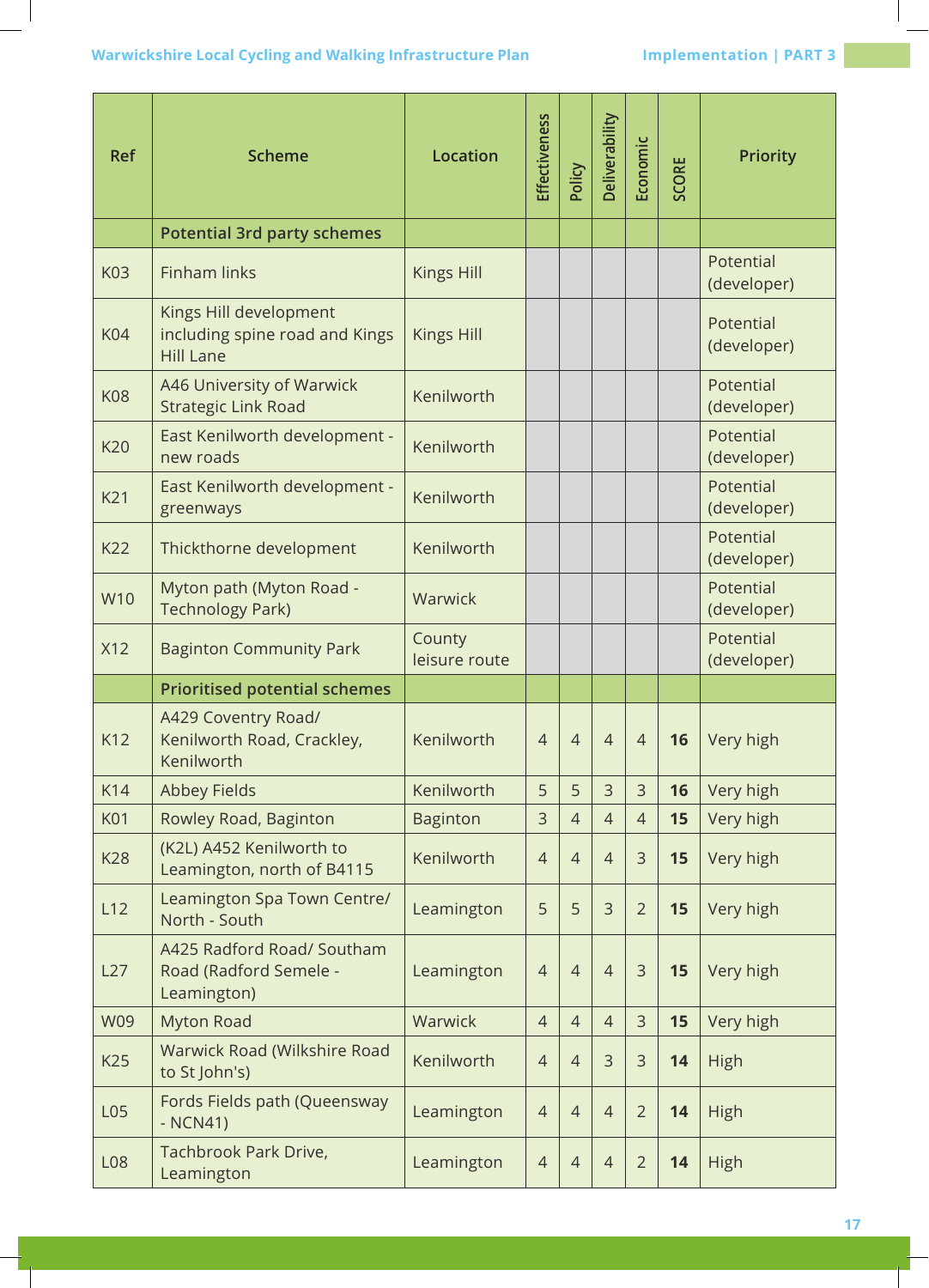| <b>Ref</b>      | <b>Scheme</b>                                                                          | <b>Location</b>         | Effectiveness  | Policy         | Deliverability | Economic       | <b>SCORE</b> | <b>Priority</b> |
|-----------------|----------------------------------------------------------------------------------------|-------------------------|----------------|----------------|----------------|----------------|--------------|-----------------|
|                 | <b>Prioritised potential schemes</b>                                                   |                         |                |                |                |                |              |                 |
| <b>W03</b>      | <b>Warwick Parkway Station</b><br>access                                               | Warwick                 | 3              | $\overline{4}$ | $\overline{4}$ | 3              | 14           | High            |
| X11             | Lias Line (NCN41) Offchurch -<br>Birdingbury                                           | County<br>leisure route | $\overline{4}$ | $\overline{4}$ | $\overline{4}$ | $\overline{2}$ | 14           | High            |
| K09             | Dalehouse Lane                                                                         | Kenilworth              | $\overline{3}$ | $\overline{4}$ | 3              | 3              | 13           | <b>High</b>     |
| K11             | Burton Green (Kenilworth<br>Greenway NCN 523)                                          | Kenilworth              | $\overline{2}$ | $\overline{2}$ | $\overline{4}$ | 5              | 13           | High            |
| K15             | Kenilworth E-W route<br>(Greenway, Mill End, Finham<br>Drive and Rawnsley Drive)       | Kenilworth              | $\overline{4}$ | $\overline{4}$ | $\overline{3}$ | $\overline{2}$ | 13           | High            |
| K23             | <b>Station Road</b>                                                                    | Kenilworth              | $\overline{4}$ | $\overline{4}$ | 3              | $\overline{2}$ | 13           | High            |
| L03             | <b>A452 Princes Drive</b>                                                              | Leamington              | $\overline{4}$ | $\overline{4}$ | $\overline{3}$ | $\overline{2}$ | 13           | High            |
| L <sub>09</sub> | Heathcote Lane, Warwick<br>Gates                                                       | Leamington              | $\overline{4}$ | $\overline{4}$ | 3              | $\overline{2}$ | 13           | High            |
| L10             | B4453 Cubbington - Lillington -<br>Leamington                                          | Leamington              | $\overline{4}$ | $\overline{4}$ | $\overline{3}$ | $\overline{2}$ | 13           | High            |
| L13             | Leamington Spa Town Centre/<br>East - West                                             | Leamington              | $\overline{4}$ | $\overline{4}$ | 3              | $\overline{2}$ | 13           | High            |
| L14             | Archery Road/ York Road                                                                | Leamington              | $\overline{4}$ | $\overline{4}$ | 3              | $\overline{2}$ | 13           | High            |
| L15             | Priory Terrace and Leam<br><b>Terrace</b>                                              | Leamington              | $\overline{4}$ | $\overline{4}$ | 3              | $\overline{2}$ | 13           | High            |
| L <sub>16</sub> | B4087 Tachbrook Road                                                                   | Leamington              | $\overline{4}$ | $\overline{4}$ | $\overline{3}$ | $\overline{2}$ | 13           | High            |
| L22             | Leamington - Lighthorne<br><b>Heath and Gaydon</b>                                     | Leamington              | 3              | $\overline{4}$ | 3              | 3              | 13           | High            |
| <b>W06</b>      | <b>Hampton Magna connections</b><br>via new development                                | Warwick                 | $\overline{4}$ | $\overline{4}$ | $\overline{2}$ | 3              | 13           | High            |
| <b>W07</b>      | A429 Stratford Road,                                                                   | Warwick                 | $\overline{4}$ | $\overline{4}$ | $\overline{3}$ | $\overline{2}$ | 13           | High            |
| K02             | Mill Hill, Baginton and Howes<br>Lane                                                  | <b>Baginton</b>         | 3              | $\overline{4}$ | 3              | $\overline{2}$ | 12           | Medium          |
| K10             | B4115 Ashow Road near<br><b>Stoneleigh Business Park</b><br>(Rocky Lane to Stoneleigh) | Stoneleigh              | 3              | 3              | 3              | 3              | 12           | Medium          |
| K19             | Kenilworth E-W route (St Johns<br>and Glasshouse Lane)                                 | Kenilworth              | 3              | $\overline{4}$ | $\overline{3}$ | $\overline{2}$ | 12           | Medium          |
| L06             | Kingsway/ Queensway                                                                    | Leamington              | 3              | $\overline{4}$ | $\overline{3}$ | $\overline{2}$ | 12           | Medium          |
| L17             | <b>Tachbrook Street across</b><br>railway to Berrington Road<br>and Sydenham           | Leamington              | 3              | 3              | $\overline{4}$ | $\overline{2}$ | 12           | Medium          |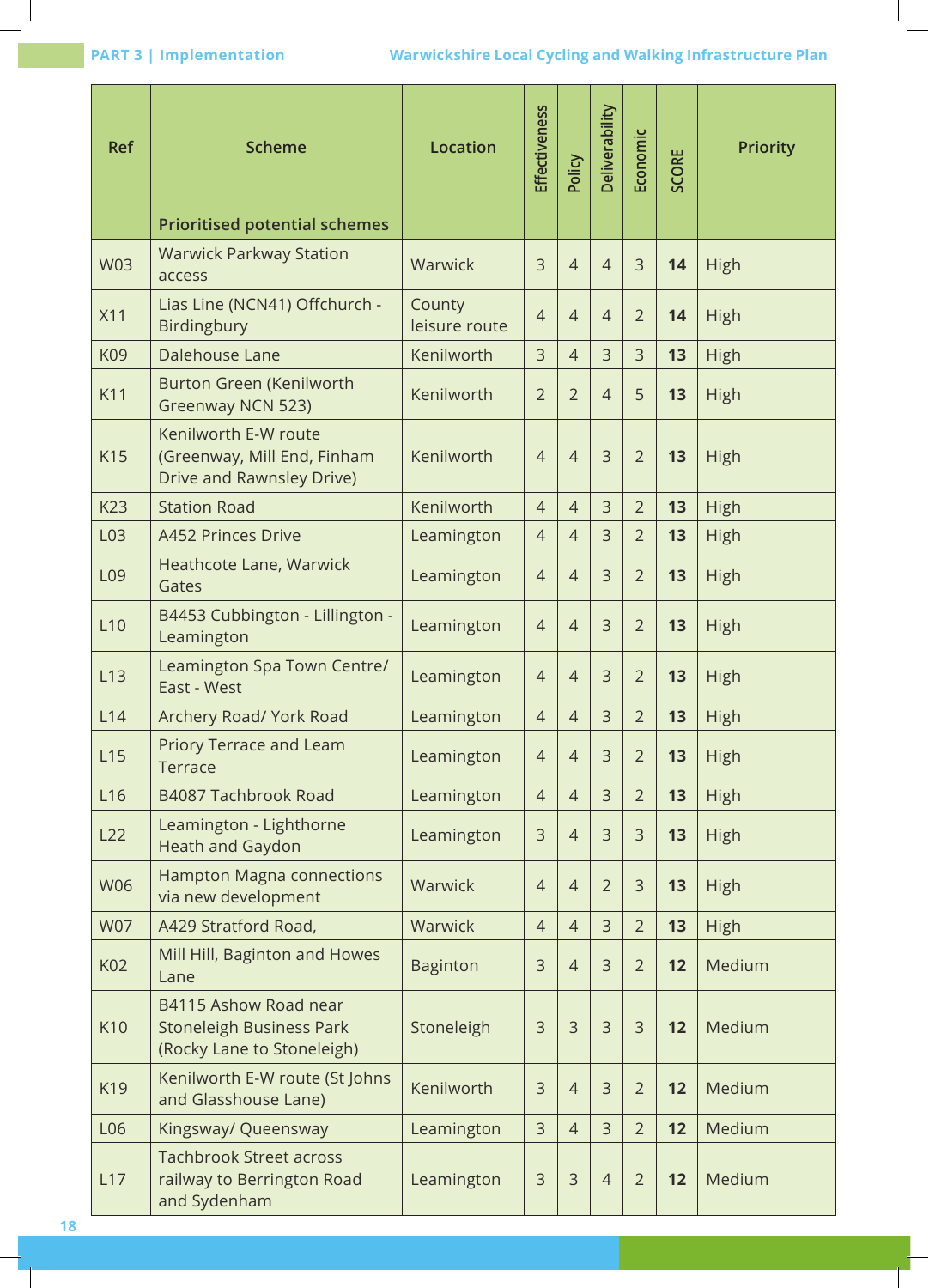## **Warwickshire Local Cycling and Walking Infrastructure Plan Marwickshire Local Cycling and Walking Infrastructure Plan Margin Schwarzer Implementation | PART 3**

| <b>Ref</b>      | <b>Scheme</b>                                                                      | Location          | Effectiveness  | Policy         | Deliverability | Economic       | SCORE | <b>Priority</b> |
|-----------------|------------------------------------------------------------------------------------|-------------------|----------------|----------------|----------------|----------------|-------|-----------------|
|                 | <b>Prioritised potential schemes</b>                                               |                   |                |                |                |                |       |                 |
| L24             | Bridleway (Greenfield Road -<br>Radford Semele)                                    | Leamington        | $\overline{4}$ | $\overline{4}$ | $\overline{2}$ | $\overline{2}$ | 12    | Medium          |
| <b>W02</b>      | Primrose Hill                                                                      | Warwick           | 3              | 3              | $\overline{4}$ | $\overline{2}$ | 12    | Medium          |
| <b>W05</b>      | <b>Warwick Station - Hospital</b>                                                  | Warwick           | 3              | $\overline{4}$ | 3              | $\overline{2}$ | 12    | Medium          |
| <b>K05</b>      | Stoneleigh Road (Gibbet Hill -<br>Kings Hill Lane)                                 | <b>Kings Hill</b> | 3              | $\overline{3}$ | $\overline{2}$ | 3              | 11    | Medium          |
| <b>K17</b>      | Kenilworth E-W route (Station/<br>Whitemoor Road/ Leyes Lane)                      | Kenilworth        | $\overline{4}$ | $\overline{4}$ | 1              | $\overline{2}$ | 11    | Medium          |
| <b>K24</b>      | A452 Warwick Road<br>(Kenilworth town centre)                                      | Kenilworth        | $\overline{4}$ | $\overline{4}$ | 1              | $\overline{2}$ | 11    | Medium          |
| K26             | <b>Warwick Road (Leek Wootton</b><br>to Wilkshire Road)                            | Kenilworth        | $\overline{4}$ | $\overline{4}$ | $\overline{2}$ | 1              | 11    | Medium          |
| L18             | St Helen's Rd/ Grosvenor<br>Road/ Prospect Road                                    | Leamington        | $\overline{4}$ | $\overline{4}$ | 1              | $\overline{2}$ | 11    | Medium          |
| L20             | Juno Drive and Hermes Close                                                        | Leamington        | $\overline{2}$ | 3              | $\overline{4}$ | $\overline{2}$ | 11    | Medium          |
| L25             | Chesterton Drive, Sydenham                                                         | Leamington        | 3              | 3              | $\overline{3}$ | $\overline{2}$ | 11    | Medium          |
| <b>W04</b>      | A425 Saltisford/ Birmingham<br>Road                                                | Warwick           | $\overline{4}$ | $\overline{4}$ | 1              | $\overline{2}$ | 11    | Medium          |
| K06             | Stoneleigh Road (Kings Hill<br>Lane to Dalehouse Lane)                             | Kings Hill        | 3              | 3              | $\overline{2}$ | $\overline{2}$ | 10    | Medium          |
| K13             | B4103 Castle Road/ Clinton<br>Lane                                                 | Kenilworth        | 3              | $\overline{3}$ | $\overline{2}$ | $\overline{2}$ | 10    | Medium          |
| K16             | <b>Crewe Lane</b>                                                                  | Kenilworth        | $\overline{2}$ | $\overline{2}$ | 3              | 3              | 10    | Medium          |
| <b>K18</b>      | Kenilworth E-W route (Thornby<br>Avenue)                                           | Kenilworth        | 4              | 3              | 1              | $\overline{2}$ | 10    | Medium          |
| L01             | River Leam Path (Portobello<br>Bridge to Prince's Bridge)                          | Leamington        | 3              | 3              | $\overline{2}$ | $\overline{2}$ | 10    | Medium          |
| L <sub>02</sub> | River Leam Path (Prince's<br>Bridge to Adelaide Bridge, with<br>link to Milverton) | Leamington        | 3              | $\overline{3}$ | $\overline{2}$ | $\overline{2}$ | 10    | Medium          |
| L <sub>07</sub> | Olympus Avenue and Shires<br><b>Retail Park</b>                                    | Leamington        | 3              | $\overline{3}$ | $\overline{2}$ | $\overline{2}$ | 10    | Medium          |
| L11             | A445 Lillington Avenue/<br><b>Binswood Avenue</b>                                  | Leamington        | 3              | $\overline{3}$ | $\overline{2}$ | $\overline{2}$ | 10    | Medium          |
| L21             | Whitnash connections                                                               | Leamington        | 3              | 3              | $\overline{2}$ | $\overline{2}$ | 10    | Medium          |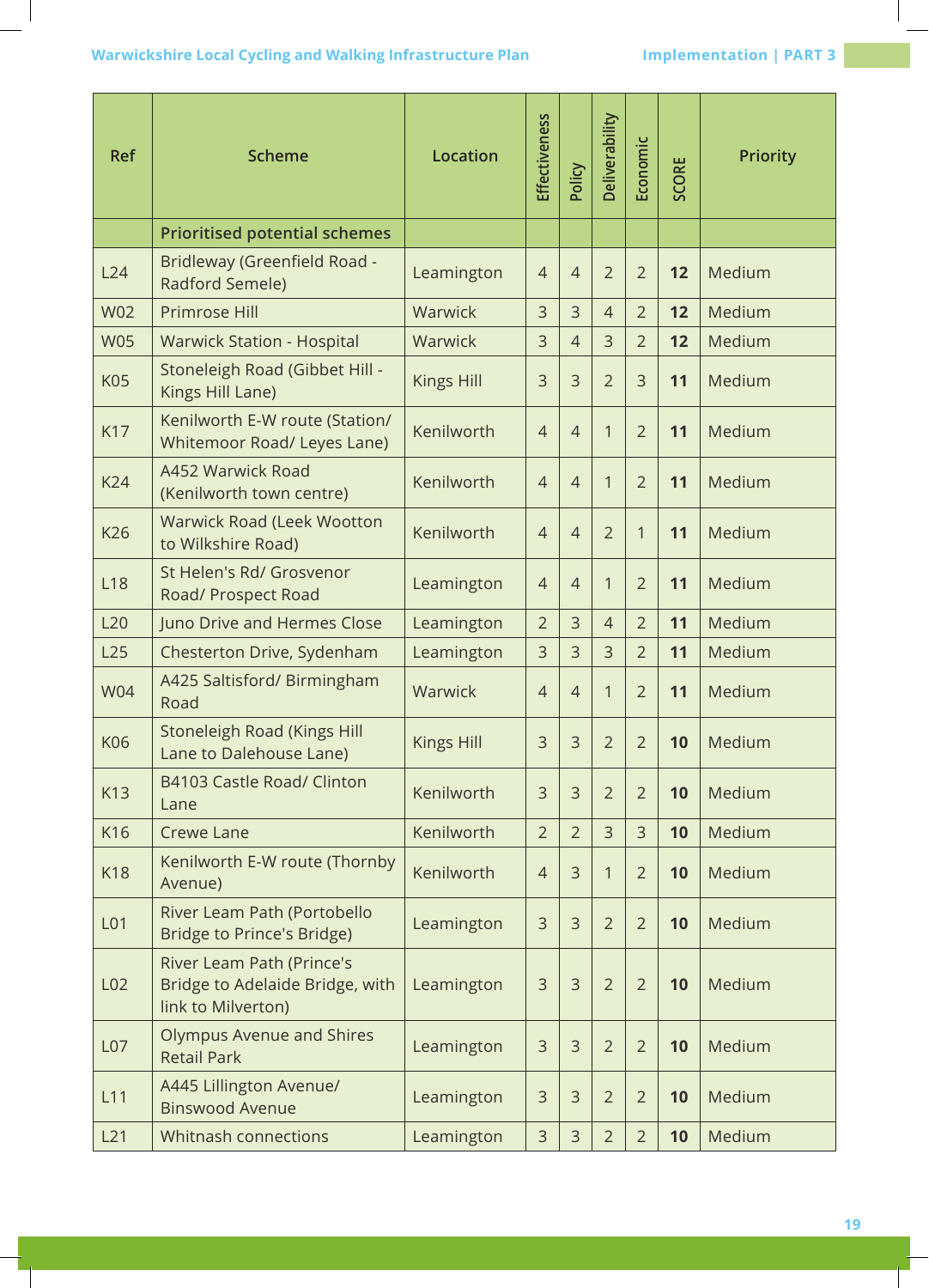| <b>Ref</b> | <b>Scheme</b>                                                               | <b>Location</b>         | Effectiveness  | Policy         | Deliverability | Economic       | <b>SCORE</b> | <b>Priority</b> |
|------------|-----------------------------------------------------------------------------|-------------------------|----------------|----------------|----------------|----------------|--------------|-----------------|
|            | <b>Prioritised potential schemes</b>                                        |                         |                |                |                |                |              |                 |
| <b>L28</b> | Offchurch Lane: Radford<br>Semele - Grand Union Canal                       | Leamington              | 3              | $\overline{3}$ | $\overline{2}$ | $\overline{2}$ | 10           | Medium          |
| <b>W08</b> | <b>Banbury Road bridge</b>                                                  | Warwick                 | $\overline{4}$ | $\overline{4}$ | 1              | 1              | 10           | Medium          |
| W11        | River Avon Path (St Nicholas<br>Park/Pickard Street to<br>Portobello Bridge | Warwick                 | $\overline{3}$ | $\overline{3}$ | $\overline{2}$ | $\overline{2}$ | 10           | Medium          |
| <b>K07</b> | Stoneleigh Road (A46 to<br><b>Stoneleigh Village)</b>                       | Stoneleigh              | $\overline{2}$ | $\overline{3}$ | $\overline{2}$ | $\overline{2}$ | 9            | Medium          |
| <b>K27</b> | Paths, Bullimore Wood                                                       | Kenilworth              | 3              | $\overline{2}$ | $\overline{2}$ | $\overline{2}$ | 9            | Medium          |
| L04        | <b>Grand Union Canal (Emscote -</b><br>Offchurch Greenway)                  | Leamington              | $\overline{2}$ | $\overline{3}$ | $\overline{2}$ | $\overline{2}$ | 9            | Medium          |
| L19        | Windmill Road - Leamington<br>Cemetery                                      | Leamington              | $\overline{2}$ | $\overline{2}$ | $\overline{3}$ | $\overline{2}$ | 9            | Medium          |
| L26        | Disused railway (Radford Road<br>- Calder Walk)                             | Leamington              | 3              | $\overline{3}$ | $\mathbf{1}$   | $\overline{2}$ | 9            | Medium          |
| <b>W01</b> | <b>Grand Union Canal (Hatton -</b><br>Emscote)                              | Warwick                 | $\overline{2}$ | $\overline{3}$ | $\overline{2}$ | $\overline{2}$ | 9            | Medium          |
| X14        | Bridleway between Hatton and<br>Kenilworth                                  | County<br>leisure route | $\overline{2}$ | $\overline{3}$ | $\overline{2}$ | $\overline{2}$ | 9            | Medium          |
| X15        | Bridleway between Hatton and<br>Warwick                                     | County<br>leisure route | $\overline{2}$ | $\overline{3}$ | $\overline{2}$ | $\overline{2}$ | 9            | Medium          |
| L23        | Golf Lane Bridleway, Whitnash                                               | Leamington              | $\overline{2}$ | $\overline{2}$ | $\overline{2}$ | $\overline{2}$ | 8            | Low             |

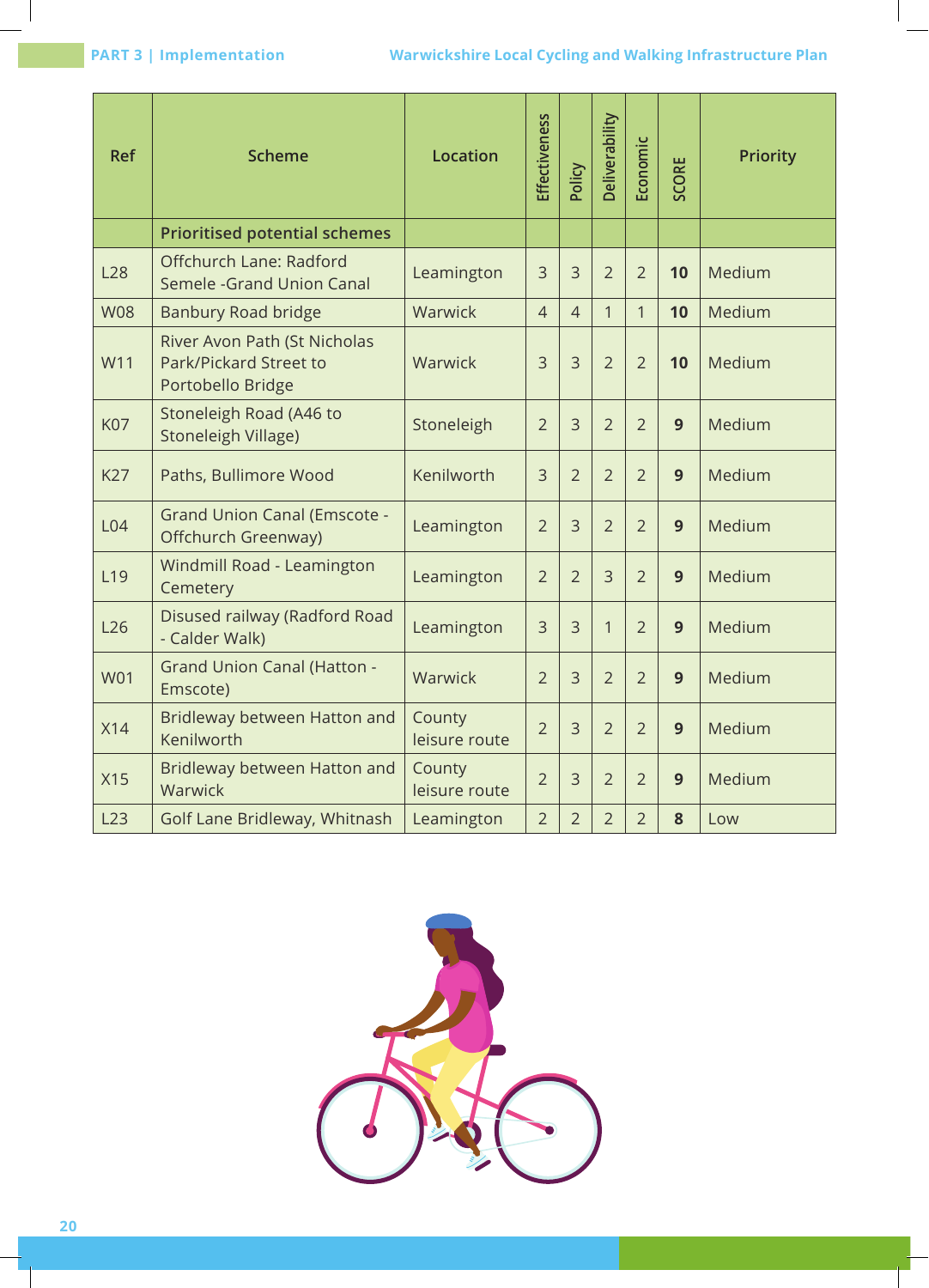

## **Cost estimates**

Part 1 of the Warwickshire LCWIP illustrates the types of measures that are needed to create a coherent, direct, safe, comfortable and attractive environment for walking and cycling. Part 2 identifies walking and cycling schemes for each district and outlines the potential measures and types of cycle route.

In order to determine detailed costs, further feasibility work and concept designs will be needed for specific schemes. However, high-level costs can be estimated based on the length of route and type of measures. The Department for Transport **LCWIP Technical Guidance for Local Authorities** provided some indicative costs of cycling infrastructure and these have been further refined using recent experience within Warwickshire.

*Table 6: indicative costs of cycling infrastructure in Warwickshire*

| <b>Scheme Type</b>                                                                                                                                                                                           | <b>Typical costs</b>                                                |
|--------------------------------------------------------------------------------------------------------------------------------------------------------------------------------------------------------------|---------------------------------------------------------------------|
| New footway/ cycle track adjacent to road                                                                                                                                                                    | From £550 per metre                                                 |
| Widened/upgraded footway adjacent to road                                                                                                                                                                    | From £350 per metre                                                 |
| Cycle track/ path on open space (including greenways and canal<br>towpaths)                                                                                                                                  | From £350 per metre                                                 |
| Signal-controlled crossing (Toucan)                                                                                                                                                                          | £100,000                                                            |
| Other crossings (refuges, zebras, priority and parallel crossings)                                                                                                                                           | £10,000 - £50,000                                                   |
| Cycle / pedestrian bridges (across rivers, canals, railways and<br>major roads)                                                                                                                              | Subject to design but larger<br>spans could be in range of<br>£4-6m |
| All schemes to consider:<br>Signs, including waymarking<br>Lighting<br>$\bullet$<br><b>Speed limits</b><br>Traffic Regulation Orders and other legal costs<br>Cycle parking<br>Pedestrian and cycle counters |                                                                     |

Following consultation on the draft LCWIP, the walking and cycling schemes for each district and their potential measures will be reviewed, and high-level costs will be estimated.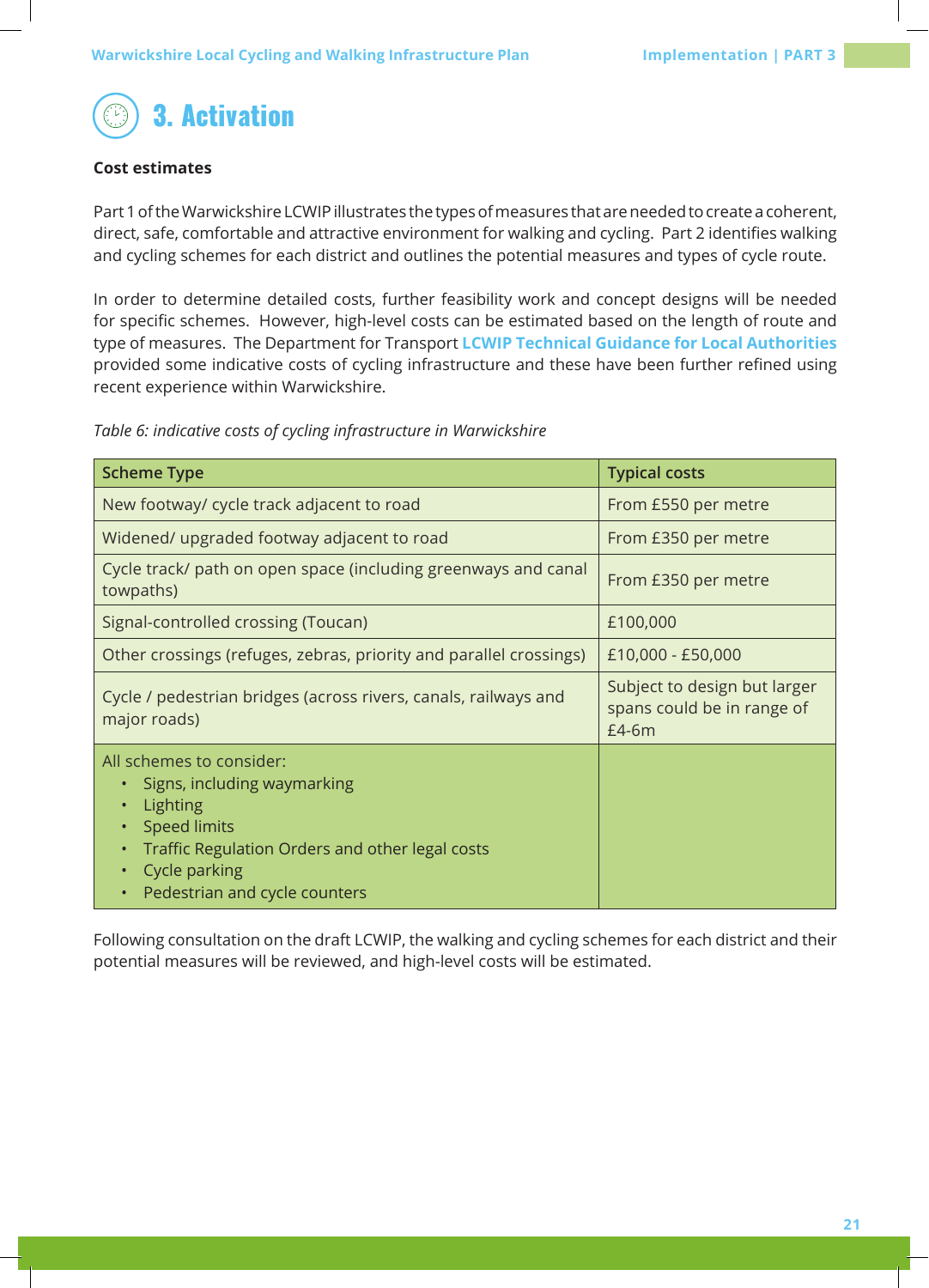#### **Timescales**

Following the prioritisation process, it is possible to categorise each scheme in terms of timescale for delivery and to create a pipeline of cycling schemes (subject to funding):

- **•** Programmed schemes (with either full or partial funding towards implementation) = shortterm delivery, next 1-2 years
- **•** Potential schemes identified as Very High or High Priority and 3rd party potential schemes = short-term/ medium-term, next 5 years
- **•** Other potential schemes as funding and development opportunities arise = next 5-10 years.

## **Delivery of a countywide walking and cycling programme**

Activating the Warwickshire LCWIP means allocating the resources to deliver and develop a countywide walking and cycling programme, alongside investment in other highways projects and the maintenance of existing infrastructure.

Part 2 of the Warwickshire LCWIP provides evidence to help support funding bids and business cases and identifies the walking and cycling schemes which could form district-wide walking and cycling programmes.

The county-wide programme could be delivered in a number of ways:

- **•** Highest priority in Warwickshire: based on programmed schemes plus those potential schemes which have been identified as Very High Priority across the whole county (Table 6). This is the most equitable in terms of county priorities
- **•** Highest priority in each District/ Borough: based on programmed schemes plus potential schemes which have been identified as Very High or High Priority for each District/ Borough (Tables 1 to 5). This would enable a fairer geographical distribution of schemes
- **•** Highest priority within different categories of infrastructure: based on specific types of measures and prioritising within each theme. This could enable funding to be allocated more efficiently for high value schemes. For example, this could include categories for:
	- o Core walking zones
	- o Connected cycling networks in key towns (Warwick, Leamington, Kenilworth, Stratford, Rugby, Nuneaton)
	- o Foot and cycle bridges (for example A446 Coleshill, River Avon (South Stratford town centre), River Avon (Chesford Grange/ K2L))
	- o Key inter-urban connections (K2L, Leamington-Lighthorne Heath and Gaydon, Long Itchington-Southam, Studley-Alcester)
	- o Cross-county leisure routes (various disused railways/ greenways, canal towpaths, bridleways and HS2 links). The LCWIP prioritisation methodology favours short urban routes so the leisure routes may require other assessment techniques, with a greater emphasis on benefits for health and tourism. These routes are also likely to attract different sources of funding from the urban infrastructure.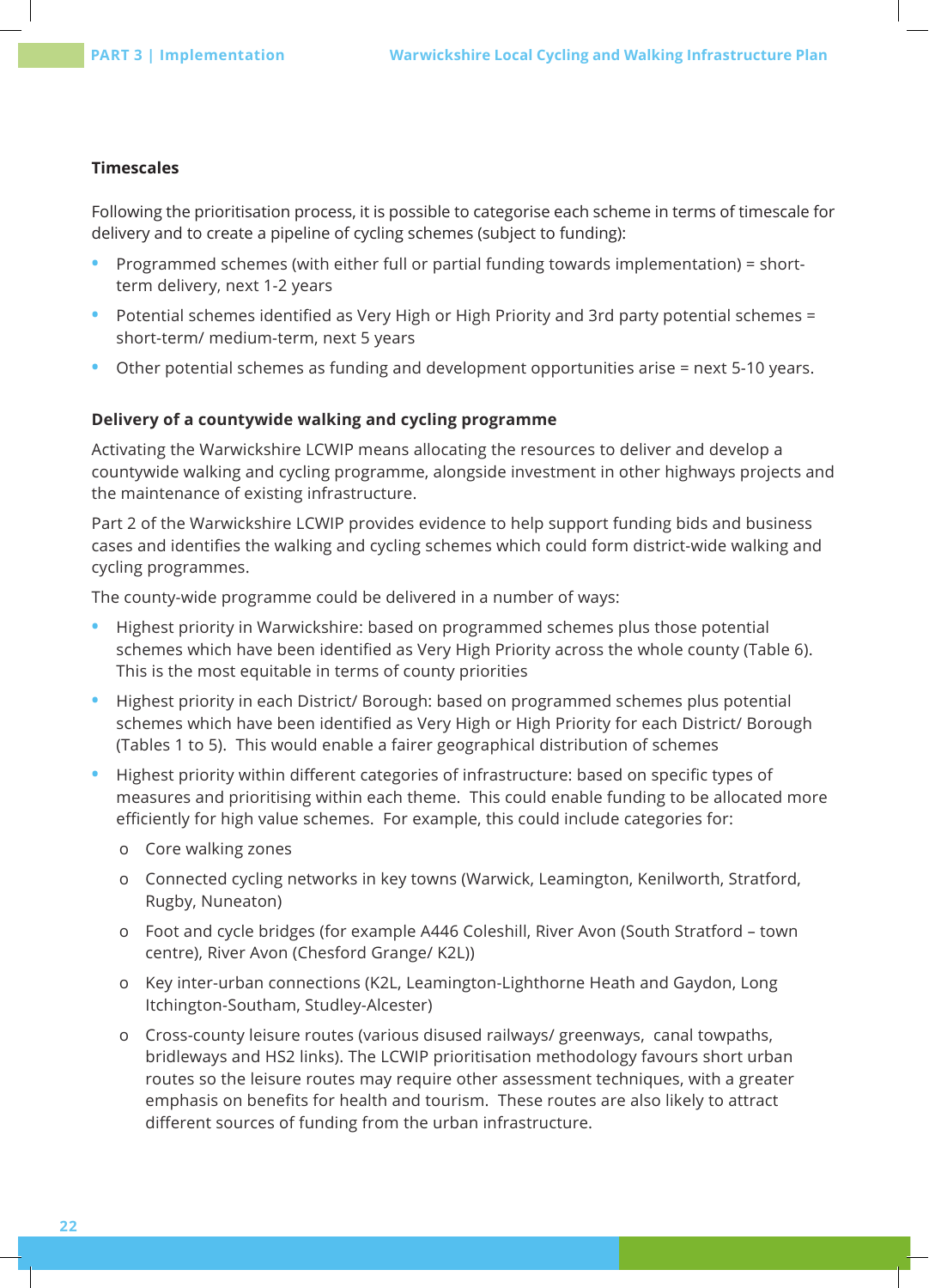*Table 6: Short-/ medium-term cycling programme for Warwickshire (5 years)*

| <b>Ref</b> | <b>Scheme</b>                                                    | Location                | Effectiveness | Policy | Deliverability | Economic | SCORE | <b>Priority</b>                        |
|------------|------------------------------------------------------------------|-------------------------|---------------|--------|----------------|----------|-------|----------------------------------------|
|            | <b>Programmed schemes</b>                                        |                         |               |        |                |          |       |                                        |
|            | B4114 Birmingham Road<br>(Coleshill - Kingshurst)                | Coleshill               |               |        |                |          |       | In current<br>programme                |
|            | B4113 Coventry Road<br>(Bermuda - Bedworth)                      | <b>Bedworth</b>         |               |        |                |          |       | In current<br>programme                |
|            | <b>B4113 Coventry Road parallel</b><br>route (Bedworth - Exhall) | <b>Bedworth</b>         |               |        |                |          |       | In current<br>programme                |
|            | <b>Wilsons Lane/ Woodshires</b><br>Road (Exhall - Longford)      | <b>Bedworth</b>         |               |        |                |          |       | In current<br>programme                |
|            | A444 Weddington Road south<br>(Town centre - Change Brook)       | Nuneaton                |               |        |                |          |       | In current<br>programme                |
|            | A47 Hinckley Rd (Nuneaton -<br>Hinckley: western phase)          | Nuneaton                |               |        |                |          |       | In current<br>programme                |
|            | A47 The Long Shoot<br>(Nuneaton - Hinckley: eastern<br>phase)    | Nuneaton                |               |        |                |          |       | In current<br>programme                |
|            | West Nuneaton - Bermuda via<br>Bermuda Road                      | Nuneaton                |               |        |                |          |       | In current<br>programme                |
|            | A426 Avon Mill                                                   | Rugby                   |               |        |                |          |       | In current<br>programme                |
|            | Lias Line Phase 1, Offchurch -<br>Long Itchington                | County<br>leisure route |               |        |                |          |       | <b>Sustrans</b>                        |
|            | A423 Banbury Road/ Southam<br>Rd (Southam to Ladbroke)           | Southam                 |               |        |                |          |       | HS <sub>2</sub>                        |
|            | B4632 Campden Road (Long<br>Marston airfield - Meon Vale)        | Stratford               |               |        |                |          |       | Developer                              |
|            | Stratford-upon-Avon Canal<br>(urban section)                     | Stratford               |               |        |                |          |       | <b>Canal and River</b><br><b>Trust</b> |
|            | Riverside project, Warwick<br>Road phase                         | Stratford               |               |        |                |          |       | <b>District Council</b>                |
|            | <b>Stratford Greenway (Long</b><br>Marston - Stratford)          | Stratford               |               |        |                |          |       | In current<br>programme                |
|            | A3400 Shipston Road<br>(Rosebird Centre)                         | Stratford               |               |        |                |          |       | In current<br>programme                |
|            | A422 Alcester Rd (Railway<br>Station - Hathaway Green)           | Stratford               |               |        |                |          |       | In current<br>programme                |
|            | A422 Alcester Road - extension<br>to Wildmoor                    | Stratford               |               |        |                |          |       | In current<br>programme                |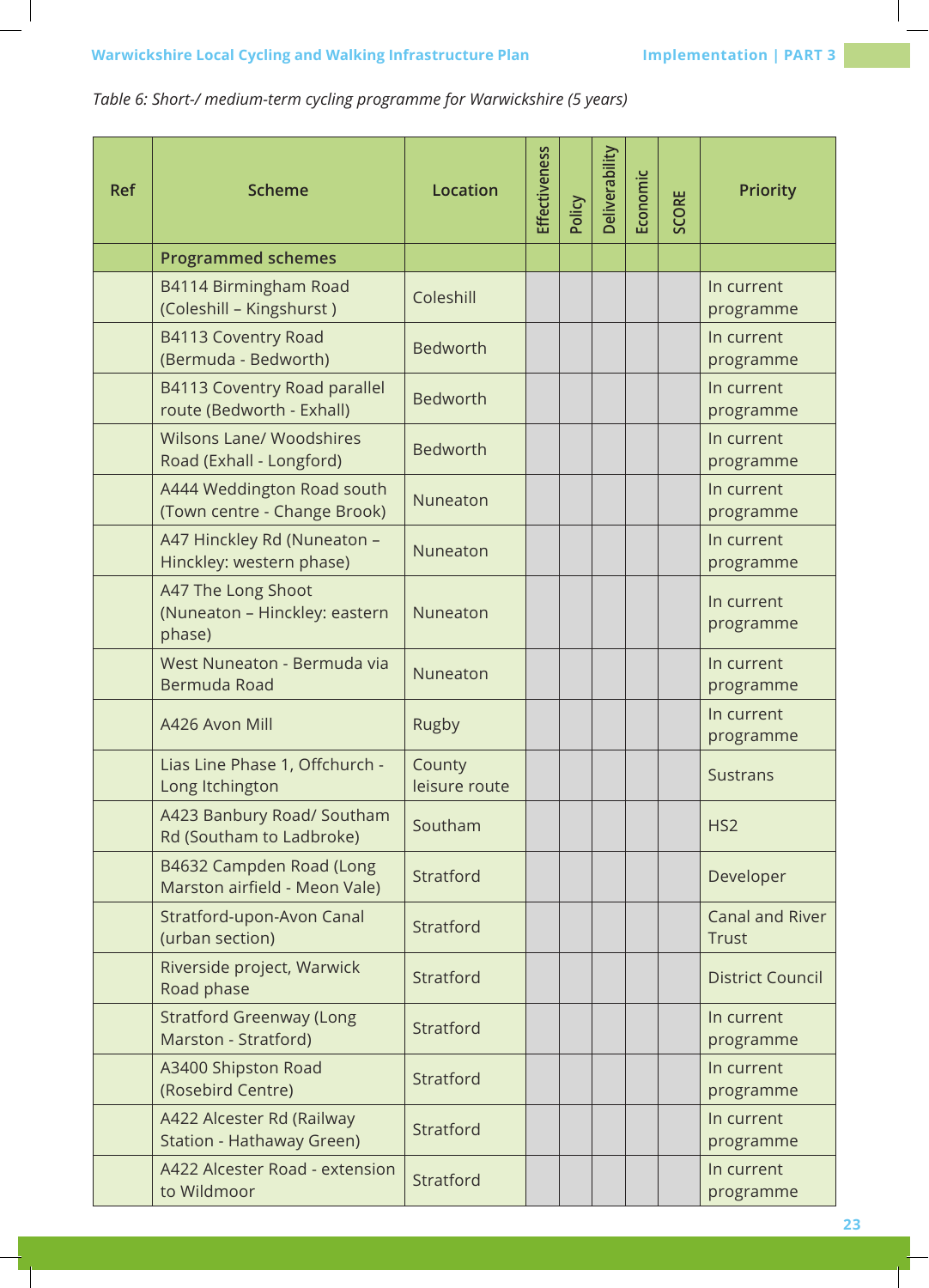| <b>Ref</b> | <b>Scheme</b>                                                                                                | <b>Location</b> | Effectiveness | Policy | <b>Deliverability</b> | Economic | <b>SCORE</b> | <b>Priority</b>         |
|------------|--------------------------------------------------------------------------------------------------------------|-----------------|---------------|--------|-----------------------|----------|--------------|-------------------------|
|            | <b>Programmed schemes</b>                                                                                    |                 |               |        |                       |          |              |                         |
|            | A3400 Birmingham Road<br>(town centre - Bishopton)                                                           | Stratford       |               |        |                       |          |              | In current<br>programme |
|            | <b>Coventry Gateway South</b>                                                                                | <b>Baginton</b> |               |        |                       |          |              | Developer               |
|            | Myton Green and Heathcote<br>Sustainable Urban Extension                                                     | Warwick         |               |        |                       |          |              | Developer               |
|            | A4177 Birmingham Road,<br>Hatton                                                                             | Warwick         |               |        |                       |          |              | Developer               |
|            | Stoneleigh Road (Dalehouse<br>Lane to A46)                                                                   | Kenilworth      |               |        |                       |          |              | In current<br>programme |
|            | (K2L) A452 Kenilworth to<br>Leamington, south of B4115                                                       | Kenilworth      |               |        |                       |          |              | In current<br>programme |
|            | (K2L) B4115 / Rocky Lane,<br>Kenilworth                                                                      | Kenilworth      |               |        |                       |          |              | In current<br>programme |
|            | Footbridge: Clarke's Avenue to<br><b>Farmer Ward Road</b>                                                    | Kenilworth      |               |        |                       |          |              | In current<br>programme |
|            | Leyes Lane/ Glasshouse Lane                                                                                  | Kenilworth      |               |        |                       |          |              | In current<br>programme |
|            | Harbury Lane (Europa Way -<br>Tachbrook Rd/ Oakley Wood<br>Road)                                             | Leamington      |               |        |                       |          |              | In current<br>programme |
|            | A452 Europa Way                                                                                              | Leamington      |               |        |                       |          |              | In current<br>programme |
|            | (K2L) A452 Kenilworth Road<br>(Leamington Spa Town Centre)                                                   | Leamington      |               |        |                       |          |              | In current<br>programme |
|            | <b>Newbold Terrace</b>                                                                                       | Leamington      |               |        |                       |          |              | In current<br>programme |
|            | The Places: Dormer Place,<br>Augusta Place, Portland Place<br>East, Portland Street, Regent<br><b>Street</b> | Leamington      |               |        |                       |          |              | In current<br>programme |
|            | Woodloes Avenue South,<br>Warwick                                                                            | Warwick         |               |        |                       |          |              | In current<br>programme |
|            | <b>Warwick Town Centre</b>                                                                                   | Warwick         |               |        |                       |          |              | In current<br>programme |
|            | <b>St Nicholas Park</b>                                                                                      | Warwick         |               |        |                       |          |              | In current<br>programme |
|            | A429 Coventry Road                                                                                           | Warwick         |               |        |                       |          |              | In current<br>programme |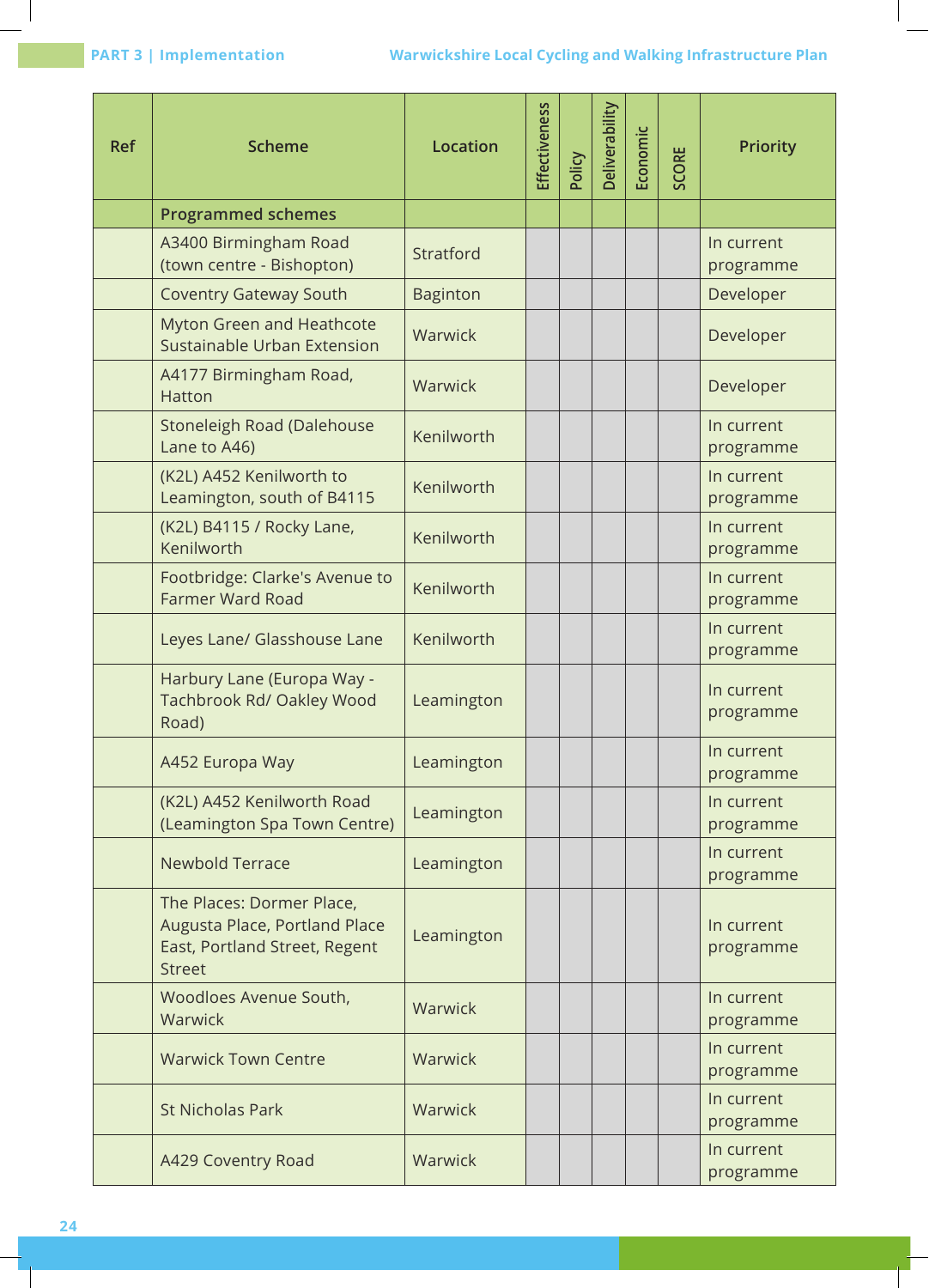## **Warwickshire Local Cycling and Walking Infrastructure Plan Implementation | PART 3**

| <b>Ref</b>      | <b>Scheme</b>                                                                              | <b>Location</b> | <b>Effectiveness</b> | Policy         | Deliverability | Economic       | <b>SCORE</b> | <b>Priority</b>         |
|-----------------|--------------------------------------------------------------------------------------------|-----------------|----------------------|----------------|----------------|----------------|--------------|-------------------------|
|                 | <b>Programmed schemes</b>                                                                  |                 |                      |                |                |                |              |                         |
|                 | A445 Emscote Road (Warwick -<br>Leamington)                                                | Warwick         |                      |                |                |                |              | In current<br>programme |
|                 | Vittle Drive / Ansell Way                                                                  | Warwick         |                      |                |                |                |              | In current<br>programme |
|                 | Very high priority potential<br>schemes                                                    |                 |                      |                |                |                |              |                         |
| C12             | Coleshill Heath Road (Coleshill<br>- Birmingham / UK Central/<br>HS2 Interchange)          | Coleshill       | 5                    | 5              | $\overline{3}$ | $\overline{3}$ | 16           | Very high               |
| K12             | A429 Coventry Road/<br>Kenilworth Road, Crackley,<br>Kenilworth                            | Kenilworth      | $\overline{4}$       | $\overline{4}$ | $\overline{4}$ | $\overline{4}$ | 16           | Very high               |
| K14             | <b>Abbey Fields</b>                                                                        | Kenilworth      | 5                    | 5              | $\overline{3}$ | 3              | 16           | Very high               |
| <b>R24</b>      | A428 Crick Road (Paddox -<br>Houlton)                                                      | Rugby           | 5                    | $\overline{4}$ | 3              | $\overline{4}$ | 16           | Very high               |
| CO <sub>1</sub> | Water Orton Lane (Water<br>Orton - Minworth)                                               | Coleshill       | $\overline{4}$       | 5              | $\overline{3}$ | 3              | 15           | Very high               |
| CO <sub>2</sub> | B4118 Water Orton Rd/<br>Birmingham Road (Water<br>Orton - Birmingham/ Castle<br>Bromwich) | Coleshill       | $\overline{4}$       | 5              | $\overline{3}$ | 3              | 15           | Very high               |
| CO <sub>3</sub> | B4117 Watton Lane (Water<br>Orton - Coleshill)                                             | Coleshill       | $\overline{4}$       | $\overline{4}$ | $\overline{4}$ | $\mathsf 3$    | 15           | Very high               |
| <b>K01</b>      | Rowley Road, Baginton                                                                      | <b>Baginton</b> | 3                    | $\overline{4}$ | $\overline{4}$ | $\overline{4}$ | 15           | Very high               |
| <b>K28</b>      | (K2L) A452 Kenilworth to<br>Leamington, north of B4115                                     | Kenilworth      | $\overline{4}$       | $\overline{4}$ | $\overline{4}$ | 3              | 15           | Very high               |
| L12             | Leamington Spa Town Centre/<br>North - South                                               | Leamington      | 5                    | 5              | $\overline{3}$ | $\overline{2}$ | 15           | Very high               |
| L27             | A425 Radford Road/ Southam<br>Road (Radford Semele -<br>Leamington)                        | Leamington      | $\overline{4}$       | $\overline{4}$ | $\overline{4}$ | 3              | 15           | Very high               |
| P03             | Bridleway and Green Lane (A5<br>Birch Coppice - Birchmoor -<br>Stonydelph)                 | Polesworth      | 5                    | $\overline{4}$ | 3              | 3              | 15           | Very high               |
| <b>R01</b>      | <b>Coton Park East/ Park</b><br><b>Connector Network - north</b>                           | Rugby           | 3                    | $\overline{4}$ | $\overline{4}$ | $\overline{4}$ | 15           | Very high               |
| R29             | Trevor White Drive/ St Cross<br><b>Hospital path</b>                                       | Rugby           | $\overline{4}$       | $\overline{4}$ | $\overline{4}$ | 3              | 15           | Very high               |
| <b>W09</b>      | <b>Myton Road</b>                                                                          | Warwick         | $\overline{4}$       | $\overline{4}$ | $\overline{4}$ | 3              | 15           | Very high               |

It is likely that a combination of all of these approaches will be needed in response to the availability of funding and criteria for investment decisions.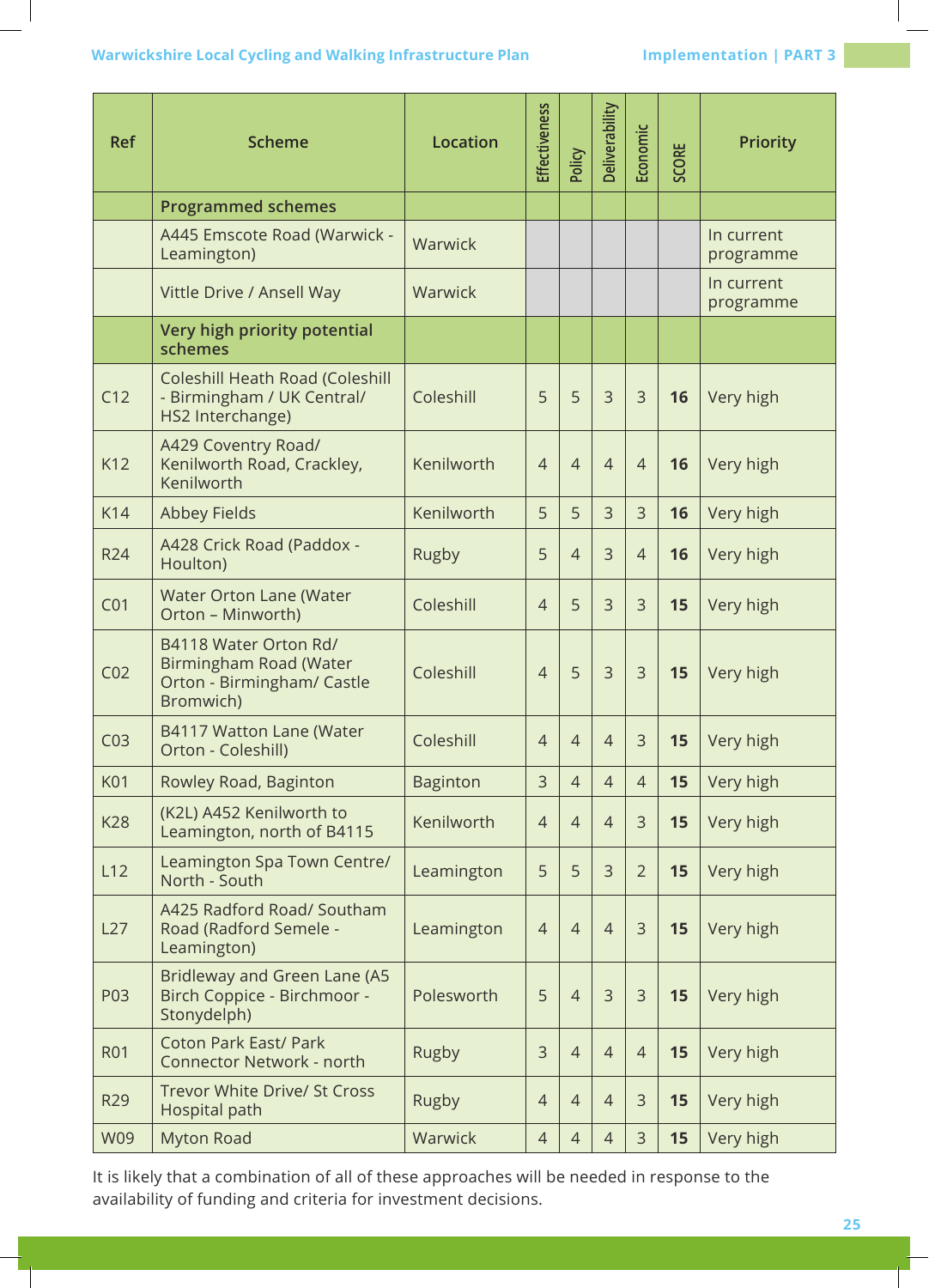

## **Reviewing the LCWIP**

The Warwickshire LCWIP is an ongoing process and will require regular reviews to keep pace with changes in policy and funding at local, regional and national levels. The delivery programme will be overseen by the bimonthly Cycle Schemes Programme Board (officers) and further scrutinised every quarter by the Cycling Liaison Group (members). Progress updates will be prepared each year.

Local cycle forums will play a key role in the review of the LCWIP as well as in the development of specific schemes. Participation by a range of stakeholders and community groups will also be invited as part of local scheme engagement and through the communications and campaign work which is integral to the Warwickshire Safe and Active Travel Programme.

## **Monitoring progress**

In addition to reviewing the LCWIP itself, there will also be a need to monitor progress towards the key objective of this LCWIP:

# 'To create a safe and attractive environment for walking and cycling, so that they become the natural choices for shorter journeys and outdoor recreation in Warwickshire'

Monitoring involves the collection of both qualitative and quantitative data, some of which is already analysed as part of targets and key performance indicators as set out in existing national and local policies for transport, climate change and public health (Table 7). For example, the 2022 Warwickshire Road Safety Partnership Strategy includes a number of safety performance indicators and outcome measures. Emerging Warwickshire strategies such as the new Local Transport Plan and the Net Zero by 2050 Climate Change Action Plan will also set out local approaches to monitoring.

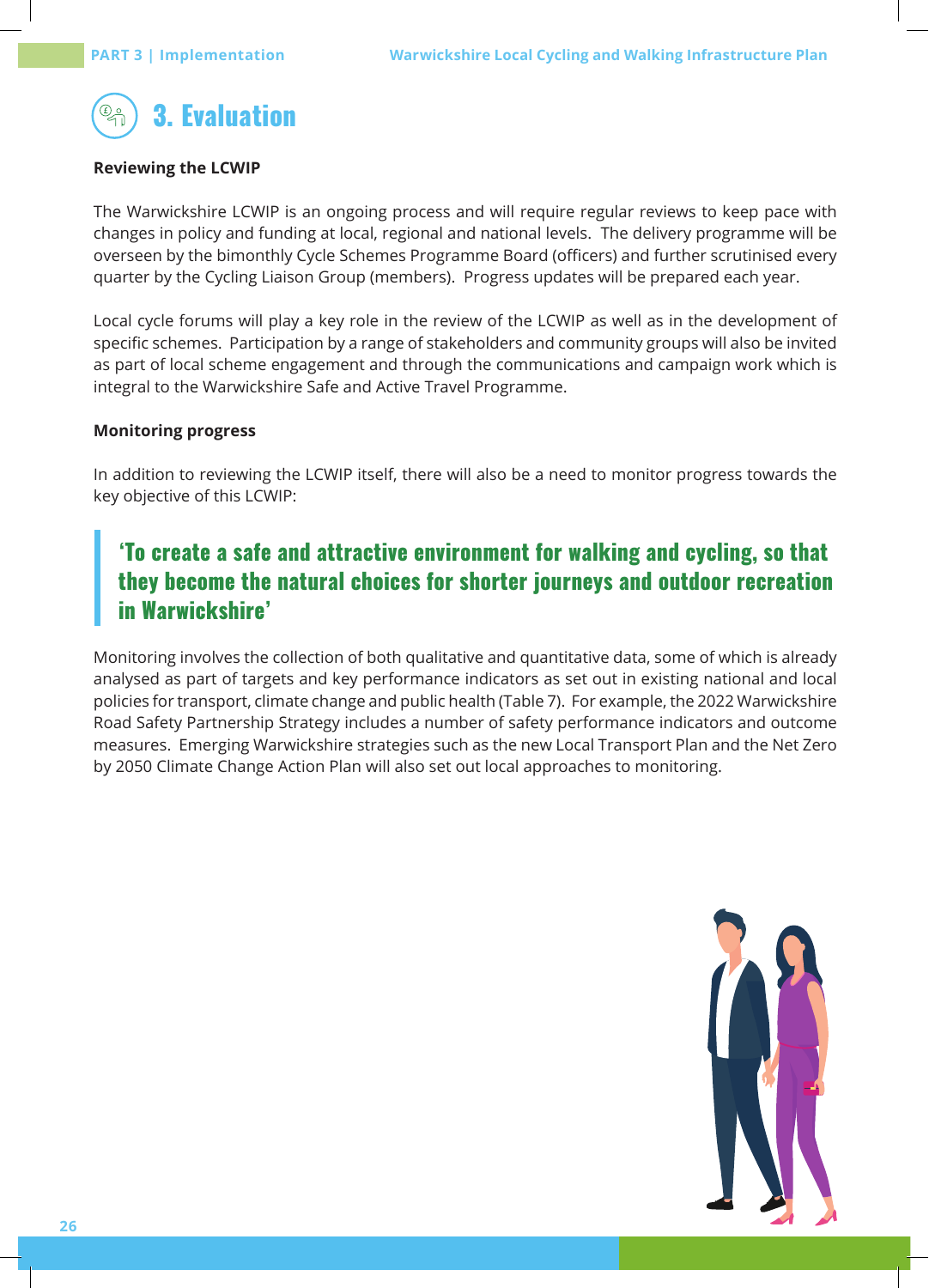| Targets and/or performance indicators                                                                                                                                                   | <b>Policy/ strategy</b>                                          |  |  |  |
|-----------------------------------------------------------------------------------------------------------------------------------------------------------------------------------------|------------------------------------------------------------------|--|--|--|
| <b>Transport</b>                                                                                                                                                                        |                                                                  |  |  |  |
| 2030 target of a 50% reduction in road deaths and serious injuries<br>(equates to a target of 183)                                                                                      |                                                                  |  |  |  |
| Percentage of traffic complying with speed limits on national roads                                                                                                                     | <b>Warwickshire Road</b><br><b>Safety Partnership</b>            |  |  |  |
| Percentage of traffic complying with speed limits on local roads                                                                                                                        | <b>Strategy to 2030</b>                                          |  |  |  |
| Percentage of roads with appropriate safety rating                                                                                                                                      |                                                                  |  |  |  |
| Annual road condition scores                                                                                                                                                            |                                                                  |  |  |  |
| Annual public satisfaction survey results                                                                                                                                               |                                                                  |  |  |  |
| Annual potholes reported/repaired Annual potholes reported/<br>repaired                                                                                                                 | <b>Warwickshire County</b><br><b>Council Highways</b>            |  |  |  |
| Drainage - Number of gullies inspected and cleaned per month                                                                                                                            | <b>Performance</b>                                               |  |  |  |
| Street lighting - number of faulty lights reported to our contractors<br>each month                                                                                                     |                                                                  |  |  |  |
| Road safety - The number of people killed or seriously injured in<br>road traffic accidents                                                                                             |                                                                  |  |  |  |
| Congestion - Average journey times on the most congested routes<br>in Warwickshire                                                                                                      | <b>Warwickshire Local</b><br><b>Transport Plan 2011-</b><br>2026 |  |  |  |
| Road condition for principal, non-principal and unclassified roads                                                                                                                      |                                                                  |  |  |  |
| Footway condition                                                                                                                                                                       |                                                                  |  |  |  |
| To increase walking activity to 300 stages per person per year by<br>2025.                                                                                                              |                                                                  |  |  |  |
| To increase the proportion of children aged 5 to 10 that usually<br>walk to school, from 49% in 2014 to 55% by 2025                                                                     | <b>Cycling and Walking</b>                                       |  |  |  |
| To double cycling, where cycling activity is measured as the<br>estimated total number of cycle stages made each year, from 0.8<br>billion stages in 2013 to 1.6 billion stages in 2025 | <b>Investment Strategy</b><br>(CWIS) for England                 |  |  |  |
| To reduce the number of cyclists killed or seriously injured on<br>England's roads.                                                                                                     |                                                                  |  |  |  |
| <b>Climate Change</b>                                                                                                                                                                   |                                                                  |  |  |  |
| Climate change target, to cut emissions by 78% by 2035 (from 1990<br>levels)                                                                                                            |                                                                  |  |  |  |
| To achieve net zero by 2050.                                                                                                                                                            | <b>UK's sixth Carbon</b><br><b>Budget</b>                        |  |  |  |
| To support Paris Agreement temperature goal to limit global<br>warming to well below 2°C and pursue efforts towards 1.5°C                                                               |                                                                  |  |  |  |
| <b>Health and Wellbeing</b>                                                                                                                                                             |                                                                  |  |  |  |
| To halve childhood obesity and significantly reduce the gap in<br>obesity between children from the most and least deprived areas<br>by 2030                                            | <b>Tackling obesity, UK</b>                                      |  |  |  |

# *Table 7: Existing targets and performance indicators relevant to walking and cycling*